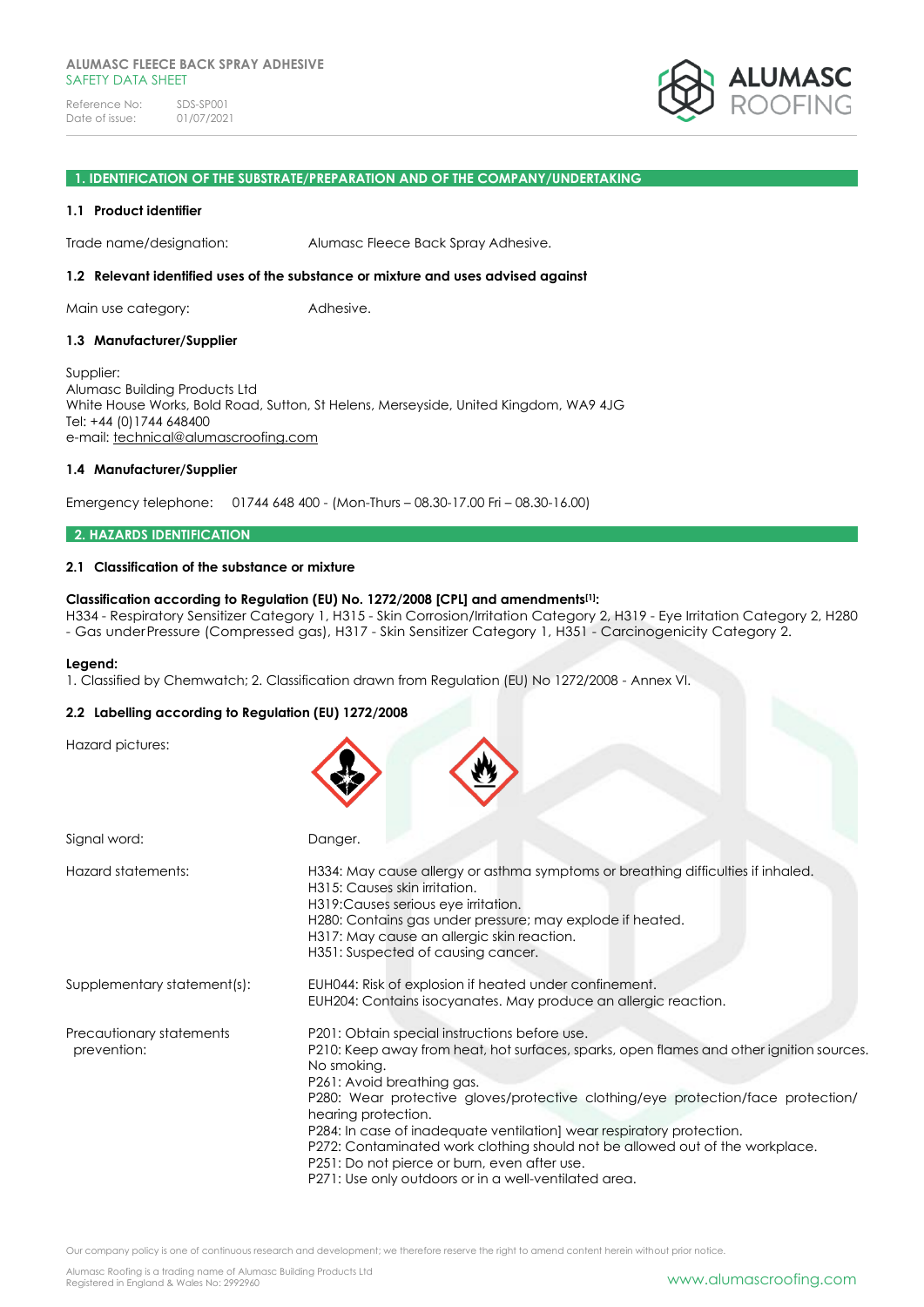| Reference No:  | SDS-SP001  |
|----------------|------------|
| Date of issue: | 01/07/2021 |



| Precautionary statements<br>response: | P304+P340: IF INHALED: Remove person to fresh air and keep comfortable for breathing.<br>P308+P313: IF exposed or concerned: Get medical advice/attention.<br>P342+P311: If experiencing respiratory symptoms: Call a POISON CENTER/doctor/<br>physician/first aider.<br>P302+P352: IF ON SKIN: Wash with plenty of water and soap.<br>P305+P351+P338: IF IN EYES: Rinse cautiously with water for several minutes. Remove<br>contact lenses, if present and easy to do. Continue rinsing.<br>P333+P313: If skin irritation or rash occurs: Get medical advice/attention.<br>P337+P313: If eye irritation persists: Get medical advice/attention.<br>P362+P364: Take off contaminated clothing and wash it before reuse. |
|---------------------------------------|--------------------------------------------------------------------------------------------------------------------------------------------------------------------------------------------------------------------------------------------------------------------------------------------------------------------------------------------------------------------------------------------------------------------------------------------------------------------------------------------------------------------------------------------------------------------------------------------------------------------------------------------------------------------------------------------------------------------------|
| Precautionary statements              | P405: Store locked up.                                                                                                                                                                                                                                                                                                                                                                                                                                                                                                                                                                                                                                                                                                   |
| storage:                              | P410+P403: Protect from sunlight. Store in a well ventilated place.                                                                                                                                                                                                                                                                                                                                                                                                                                                                                                                                                                                                                                                      |
| Precautionary statements              | P501: Dispose of contents/container to authorised hazardous or special waste                                                                                                                                                                                                                                                                                                                                                                                                                                                                                                                                                                                                                                             |
| disposal:                             | collection point in accordance with any local regulation.                                                                                                                                                                                                                                                                                                                                                                                                                                                                                                                                                                                                                                                                |

# **2.3 Other hazards**

### **4,4'-Diphenylmethane Diisocyanate (MDI):**

Listed in the Europe Regulation (EC) No 1907/2006 - Annex XVII (Restrictions may apply).

### **Methyl Ethyl Ketone:**

Listed in the Europe Regulation (EC) No 1907/2006 - Annex XVII (Restrictions may apply).

# **3. COMPOSITION AND INFORMATION ABOUT THE COMPONENTS**

# **3.1 Substances**

Spray applied polyurethane adhesive (requires spray gun & hose).

### **3.2 Mixtures**

| 1.CAS No<br>2.EC No<br>3.Index No<br><b>4.REACH No</b>                | %<br>[weight] | <b>Name</b>                                | <b>Classification according to regulation (EC) No</b><br>1272/2008 [CLP] and amendments                                                                                                                                                                                                                                                                                                                                                                | <b>Nanoform</b><br>Particle<br><b>Characteristics</b> |
|-----------------------------------------------------------------------|---------------|--------------------------------------------|--------------------------------------------------------------------------------------------------------------------------------------------------------------------------------------------------------------------------------------------------------------------------------------------------------------------------------------------------------------------------------------------------------------------------------------------------------|-------------------------------------------------------|
| 1.13674-84-5<br>2.237-158-7<br>3. Not available<br>4. Not available   | $5 - 10$      | Tris(2-Chloroisopropyl)<br>Phosphate       | Acute Toxicity (Oral) Category 4, Reproductive<br>Toxicity Category 2, Carcinogenicity Category 2,<br>Acute Toxicity (Inhalation) Category 5; H302, H361,<br>H351, H333[1]                                                                                                                                                                                                                                                                             | Not available                                         |
| $1.101 - 68 - 8$<br>2.202-966-0<br>3.615-005-00-9<br>4. Not available | $-5$          | 4,4'-Diphenylmethane<br>Diisocyanate (MDI) | Carcinogenicity Category 2, Acute Toxicity<br>(Inhalation) Category 4, Specific Target Organ<br>Toxicity - Repeated Exposure Category 2,<br>Skin Sensitizer Category 1, Specific Target Organ<br>Toxicity - Single Exposure Category 3 (Respiratory<br>Tract Irritation), Skin Corrosion/Irritation Category 2,<br>Respiratory Sensitizer Category 1, Eye Irritation<br>Category 2; H351, H332, H373**, H317, H335, H315,<br>H334, H319 <sup>[2]</sup> | Not available                                         |
| 1.6425-39-4<br>2.229-194-7<br>3.Not available<br>4. Not available     | $-5$          | 2,2'-Dimorpholinodiethyl<br>Ether          | Eye Irritation Category 2, Skin Sensitizer Category 1,<br>Acute Toxicity (Oral) Category 4, Skin<br>Corrosion/Irritation Category 2; H319, H317, H302,<br>H315[1]                                                                                                                                                                                                                                                                                      | Not available                                         |
| 1.32055-14-4<br>2.500-079-6<br>3. Not available<br>4. Not available   | $-5$          | MDI, Oligomeric                            | Acute Toxicity (Inhalation) Category 4, Skin<br>Corrosion/Irritation Category 2, Eye Irritation<br>Category 2, Skin Sensitizer Category 1,<br>Carcinogenicity Category 2, Specific Target Organ<br>Toxicity - Single Exposure Category 3 (Respiratory Tract<br>Irritation), Specific Target Organ Toxicity - Repeated<br>Exposure Category 2, Respiratory Sensitizer Category 1;<br>H332, H315, H319, H317, H351, H335, H373, H334,<br>Euh204[1]       | Not available                                         |

Our company policy is one of continuous research and development; we therefore reserve the right to amend content herein without prior notice.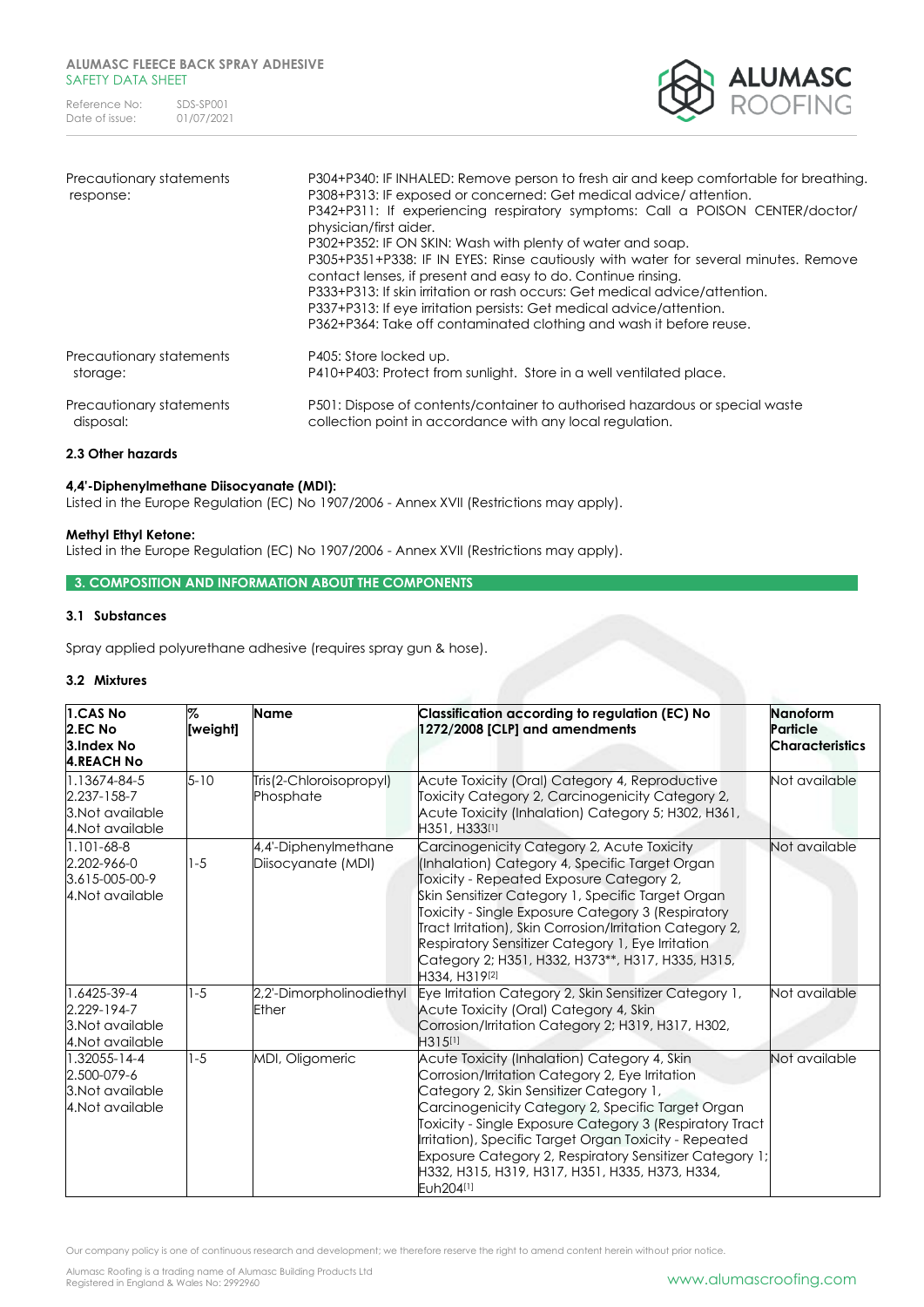Reference No: SDS-SP001<br>Date of issue: 01/07/2021 Date of issue:



| 1.78-93-3<br>$2.201 - 159 - 0$<br>3.606-002-00-3<br>4. Not available     | $5 - 10$  | Methyl Ethyl Ketone *            | Flammable Liquid Category 2, Specific Target Organ<br>Toxicity - Single Exposure Category 3 (Narcotic Effects),<br>Eye Irritation Category 2; H225, H336, H319, EUH066 <sup>[2]</sup> | Not available |
|--------------------------------------------------------------------------|-----------|----------------------------------|---------------------------------------------------------------------------------------------------------------------------------------------------------------------------------------|---------------|
| $1.7727 - 37 - 9$<br>2.231-783-9<br>3. Not available<br>4. Not available |           | Nitrogen                         | Gas under Pressure (Compressed gas); H280, EUH044 <sup>[1]</sup> Not available                                                                                                        |               |
| 1.29118-24-9<br>2. Not available<br>3. Not available<br>4. Not available | $10 - 30$ | $1.3.3.3-$<br>Tetrafluoropropene | Gas under Pressure (Liquefied gas); H280, EUH044[1]                                                                                                                                   | Not available |

### **Legend:**

1. Classified by Chemwatch; 2. Classification drawn from Regulation (EU) No 1272/2008 - Annex VI; 3. Classification drawn from C&L; \* EU IOELVs available; [e] Substance identified as having endocrine disrupting properties.

# **4. FIRST AID MEASURES**

### **4.1 Description of first aid measures**

| Eye contact:  | If product comes in contact with eyes:<br>- Immediately hold eyelids apart and flush the eye continuously with running water.<br>- Ensure complete irrigation of the eye by keeping eyelids apart and away from eye<br>and moving the eyelids by occasionally lifting the upper and lower lids.<br>- Continue flushing until advised to stop by the Poisons Information Centre or a doctor,<br>or for at least 15 minutes. Transport to hospital or doctor without delay.<br>- Removal of contact lenses after an eye injury should only be undertaken by skilled<br>personnel.                                                                                                                                                                                                                                                               |
|---------------|-----------------------------------------------------------------------------------------------------------------------------------------------------------------------------------------------------------------------------------------------------------------------------------------------------------------------------------------------------------------------------------------------------------------------------------------------------------------------------------------------------------------------------------------------------------------------------------------------------------------------------------------------------------------------------------------------------------------------------------------------------------------------------------------------------------------------------------------------|
| Skin contact: | If skin contact occurs:<br>- Immediately remove all contaminated clothing, including footwear. Flush skin and<br>hair with running water (and soap if available).<br>- Seek medical attention in event of irritation.                                                                                                                                                                                                                                                                                                                                                                                                                                                                                                                                                                                                                         |
| Inhalation:   | If fumes or combustion products are inhaled remove from contaminated area.<br>Lay patient down. Keep warm and rested.<br>Prostheses such as false teeth, which may block airway, should be removed, where<br>possible, prior to initiating first aid procedures.<br>Apply artificial respiration if not breathing, preferably with a demand valve resuscitator,<br>bag-valve mask device, or pocket mask as trained. Perform CPR if necessary.<br>Transport to hospital, or doctor, without delay.<br>Following uptake by inhalation, move person to an area free from risk of further<br>exposure. Oxygen or artificial respiration should be administered as needed. Asthmatic-<br>type symptoms may develop and may be immediate or delayed up to several hours.<br>Treatment is essentially symptomatic. A physician should be consulted. |
| Ingestion:    | If swallowed do NOT induce vomiting.<br>If vomiting occurs, lean patient forward or place on left side (head-down position, if<br>possible) to maintain open airway and prevent aspiration.<br>Observe the patient carefully.<br>Never give liquid to a person showing signs of being sleepy or with reduced awareness;<br><i>i.e.</i> becoming unconscious.<br>Give water to rinse out mouth, then provide liquid slowly and as much as casualty can<br>comfortably drink.<br>Seek medical advice.<br>Avoid giving milk or oils.<br>Avoid giving alcohol.                                                                                                                                                                                                                                                                                    |

## **4.2 Most important symptoms and effects, both acute and delayed**

See Section 11.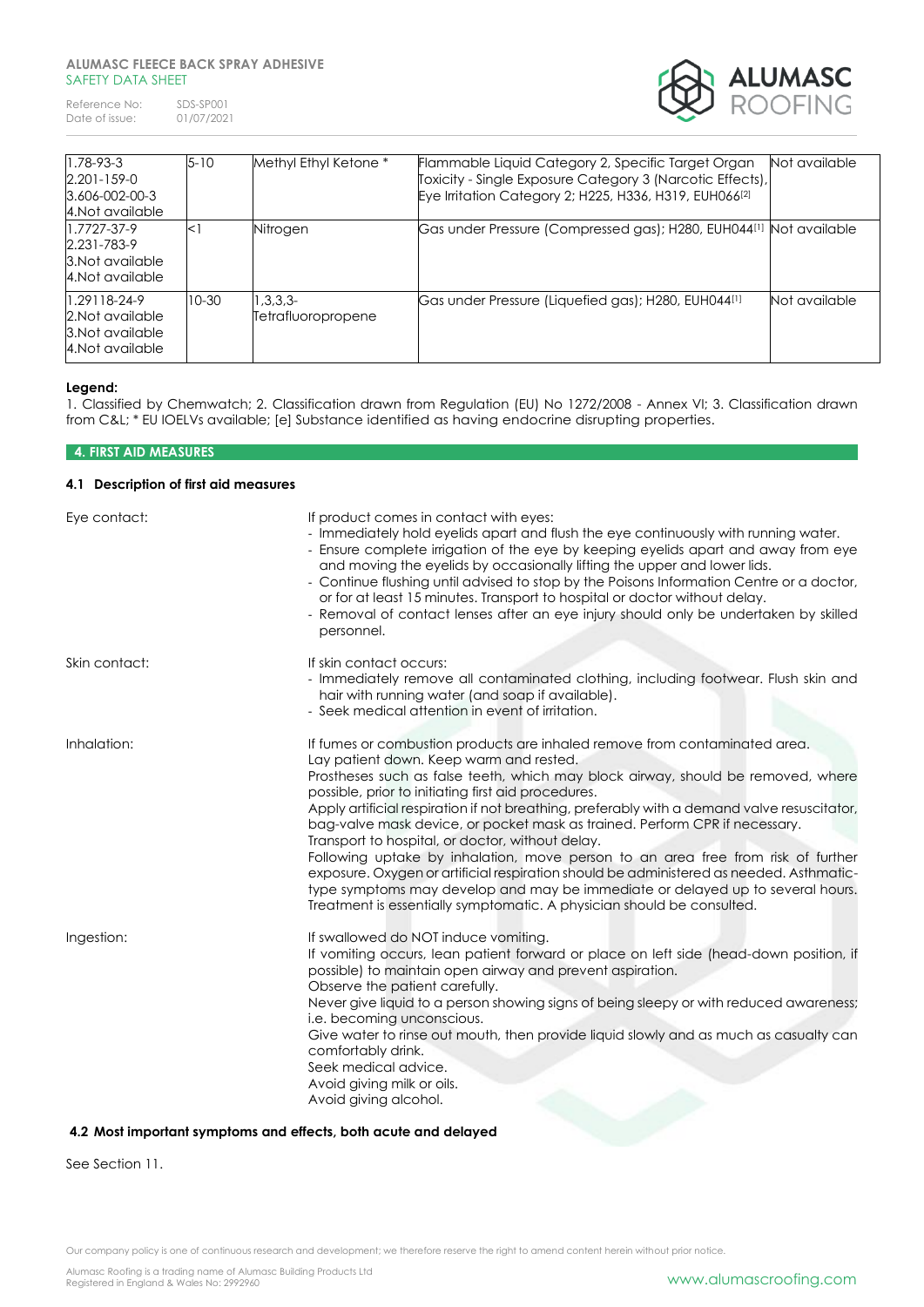

## **4.3 Indication of any immediate medical attention and special treatment needed**

# **For intoxication due to Freons/ Halons:**

- A: Emergency and Supportive Measures.
- Maintain an open airway and assist ventilation if necessary.
- Treat coma and arrhythmias if they occur. Avoid (adrenaline) epinephrine or other sympathomimetic amines that may precipitate ventricular arrhythmias. Tachyarrhythmias caused by increased myocardial sensitisation may be treated with propranolol, 1-2 mg IV or esmolol 25-100 microgm/kg/min IV.
- Monitor the ECG for 4-6 hours
- B: Specific drugs and antidotes:

- There is no specific antidote.

C: Decontamination

- Inhalation; remove victim from exposure, and give supplemental oxygen if available.
- Ingestion; (a) Prehospital: Administer activated charcoal, if available. DO NOT induce vomiting because of rapid absorption and the risk of abrupt onset CNS depression. (b) Hospital: Administer activated charcoal, although the efficacy of charcoal is unknown. Perform gastric lavage only if the ingestion was very large and recent (less than 30 minutes)

#### D: Enhanced elimination:

- There is no documented efficacy for diuresis, haemodialysis, haemoperfusion, or repeat-dose charcoal.

- POISONING and DRUG OVERDOSE, Californian Poison Control System Ed. Kent R Olson; 3rd Edition.
- Do not administer sympathomimetic drugs unless absolutely necessary as material may increase myocardial irritability. No specific antidote.
- Because rapid absorption may occur through lungs if aspirated and cause systematic effects, the decision of whether to induce vomiting or not should be made by an attending physician.
- If lavage is performed, suggest endotracheal and/or esophageal control.
- Danger from lung aspiration must be weighed against toxicity when considering emptying the stomach. Treatment based on judgment of the physician in response to reactions of the patient.

### **For frost-bite caused by liquefied petroleum gas:**

- If part has not thawed, place in warm water bath (41-46 C) for 15-20 minutes, until the skin turns pink or red. Analgesia may be necessary while thawing.
- If there has been a massive exposure, the general body temperature must be depressed, and the patient must be immediately rewarmed by whole-body immersion, in a bath at the above temperature.
- Shock may occur during rewarming.
- Administer tetanus toxoid booster after hospitalization.
- Prophylactic antibiotics may be useful.
- The patient may require anticoagulants and oxygen.
- [Shell Australia 22/12/87]

# **For gas exposures:**

### **Basic treatment:**

- Establish a patent airway with suction where necessary.
- Watch for signs of respiratory insufficiency and assist ventilation as necessary. Administer oxygen by non-rebreather mask at 10 to 15 l/min.
- Monitor and treat, where necessary, for pulmonary oedema . Monitor and treat, where necessary, for shock.

### - Anticipate seizures.

### **Advanced treatment:**

- Consider orotracheal or nasotracheal intubation for airway control in unconscious patient or where respiratory arrest has occurred. Positive-pressure ventilation using a bag-valve mask might be of use.
- Monitor and treat, where necessary, for arrhythmias.
- Start an IV D5W TKO. If signs of hypovolaemia are present use lactated Ringers solution. Fluid overload might create complications. Drug therapy should be considered for pulmonary oedema.
- Hypotension with signs of hypovolaemia requires the cautious administration of fluids. Fluid overload might create complications. Treat seizures with diazepam.

- Proparacaine hydrochloride should be used to assist eye irrigation.

BRONSTEIN, A.C. and CURRANCE, P.L.

EMERGENCY CARE FOR HAZARDOUS MATERIALS EXPOSURE: 2nd Ed. 1994

### **For sub-chronic and chronic exposures to Isocyanates:**

- This material may be a potent pulmonary sensitiser which causes bronchospasm even in patients without prior airway hyperreactivity.
- Clinical symptoms of exposure involve mucosal irritation of respiratory and gastrointestinal tracts.
- Conjunctival irritation, skin inflammation (erythema, pain vesiculation) and gastrointestinal disturbances occur soon after exposure.
- Pulmonary symptoms include cough, burning, substernal pain and dyspnoea.
- Some cross-sensitivity occurs between different isocyanates.
- Noncardiogenic pulmonary oedema and bronchospasm are the most serious consequences of exposure. Markedly symptomatic patients should receive oxygen, ventilatory support and an intravenous line.
- Treatment for asthma includes inhaled sympathomimetics (epinephrine [adrenalin], terbutaline) and steroids.
- Activated charcoal (1 g/kg) and a cathartic (sorbitol, magnesium citrate) may be useful for ingestion.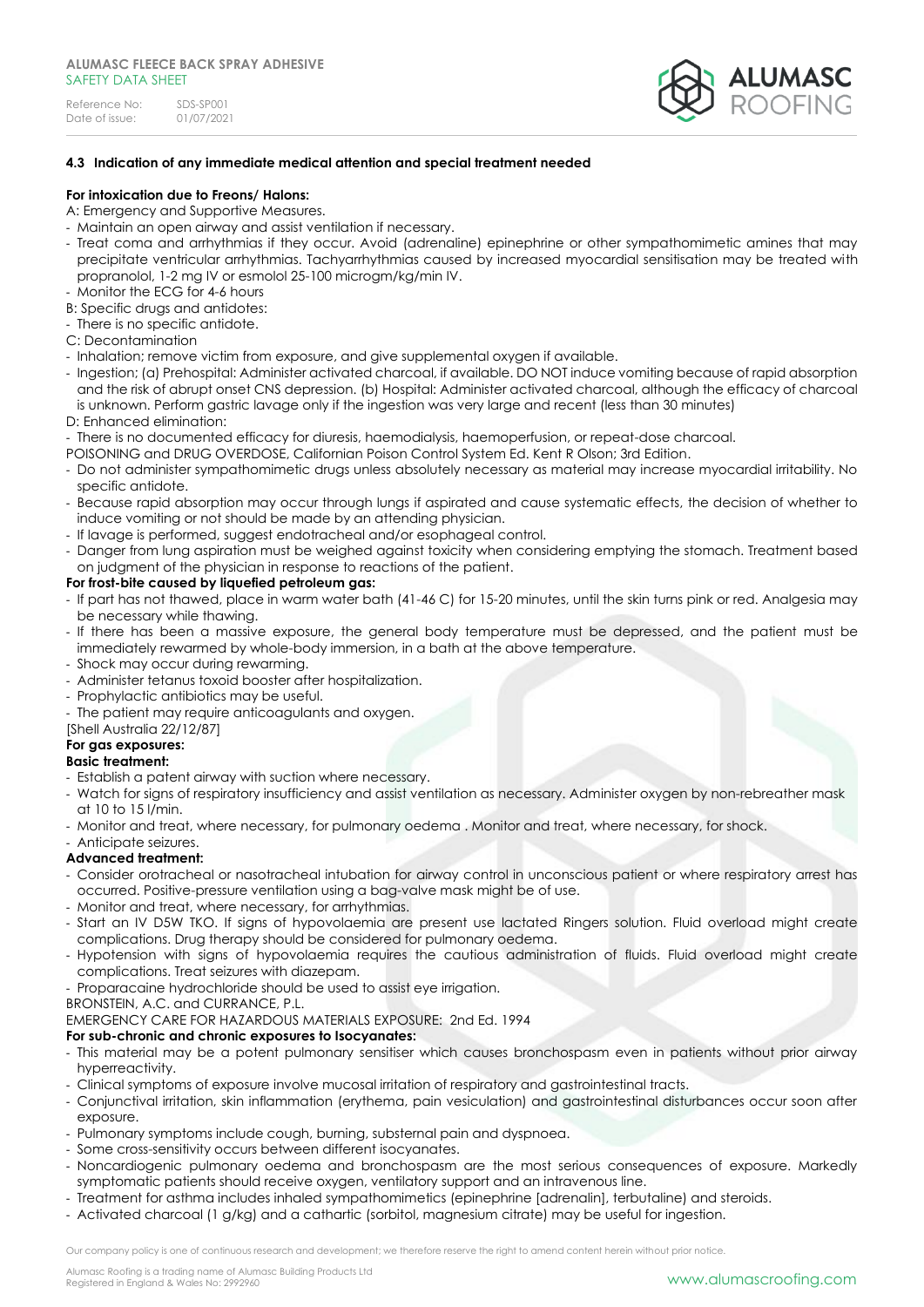| Reference No:  | SDS-SP001  |
|----------------|------------|
| Date of issue: | 01/07/2021 |



- Mydriatics, systemic analgesics and topical antibiotics (Sulamyd) may be used for corneal abrasions.

#### - There is no effective therapy for sensitised workers.

[Ellenhorn and Barceloux; Medical Toxicology]

NOTE: Isocyanates cause airway restriction in naive individuals with the degree of response dependant on the concentration and duration of exposure. They induce smooth muscle contraction which leads to bronchoconstrictive episodes. Acute changes in lung function, such as decreased FEV1, may not represent sensitivity.

[Karol & Jin, Frontiers in Molecular Toxicology, pp 56-61, 1992].

Personnel who work with isocyanates, isocyanate prepolymers or polyisocyanates should have a pre-placement medical examination and periodic examinations thereafter, including a pulmonary function test. Anyone with a medical history of chronic respiratory disease, asthmatic or bronchial attacks, indications of allergic responses, recurrent eczema or sensitisation conditions of the skin should not handle or work with isocyanates. Anyone who develops chronic respiratory distress when working with isocyanates should be removed from exposure and examined by a physician. Further exposure must be avoided if a sensitivity to isocyanates or polyisocyanates has developed.

All persons handling organic phosphorus ester materials regularly should undergo regular medical examination with special stress on the central nervous systems. Whilst atropine or pyridine-2-aldoxime methiodide (PAM) are beneficial antidotes for acute phosphate ester poisonings, they are of little value in reversing acute or chronic neurological damage due to phosphites and some types of aryl phosphate.

# **5. FIRE-FIGHTING MEASSURES**

### **5.1 Extinguishing media**

Foam. Dry chemical powder. BCF (where regulations permit).

### **5.2 Special hazards arising from the substance or mixture**

### **Fire incompatibility:**

Avoid contamination with oxidising agents i.e. nitrates, oxidising acids, chlorine bleaches, pool chlorine etc. as ignition may result.

### **5.3 Advice for fire-fighters**

### **General:**

Alert Fire Brigade and tell them location and nature of hazard. Wear breathing apparatus plus protective gloves. Prevent, by any means available, spillage from entering drains or water courses.

### **Fire/explosion hazard:**

WARNING: In use may form flammable/ explosive vapour-air mixtures. Combustible. Will burn if ignited. **Combustion products include:** 

Carbon Monoxide (CO). Carbon Dioxide (CO2). Isocyanates. **and minor amounts of:**

Hydrogen Cyanide. Nitrogen Oxides (NOX). Phosphorus Oxides (POX). Hydrogen Fluoride. Other Pyrolysis products typical of burning organic material. **Contains low boiling substance:**  Closed containers may rupture due to pressure build up under fire conditions. May emit poisonous fumes.

# **6. ACCIDENTIAL RELEASE MEASURES**

# **6.1 Personal precautions, protective equipment and emergency procedures**

# See Section 8.

# **6.2 Environmental precautions**

See Section 12.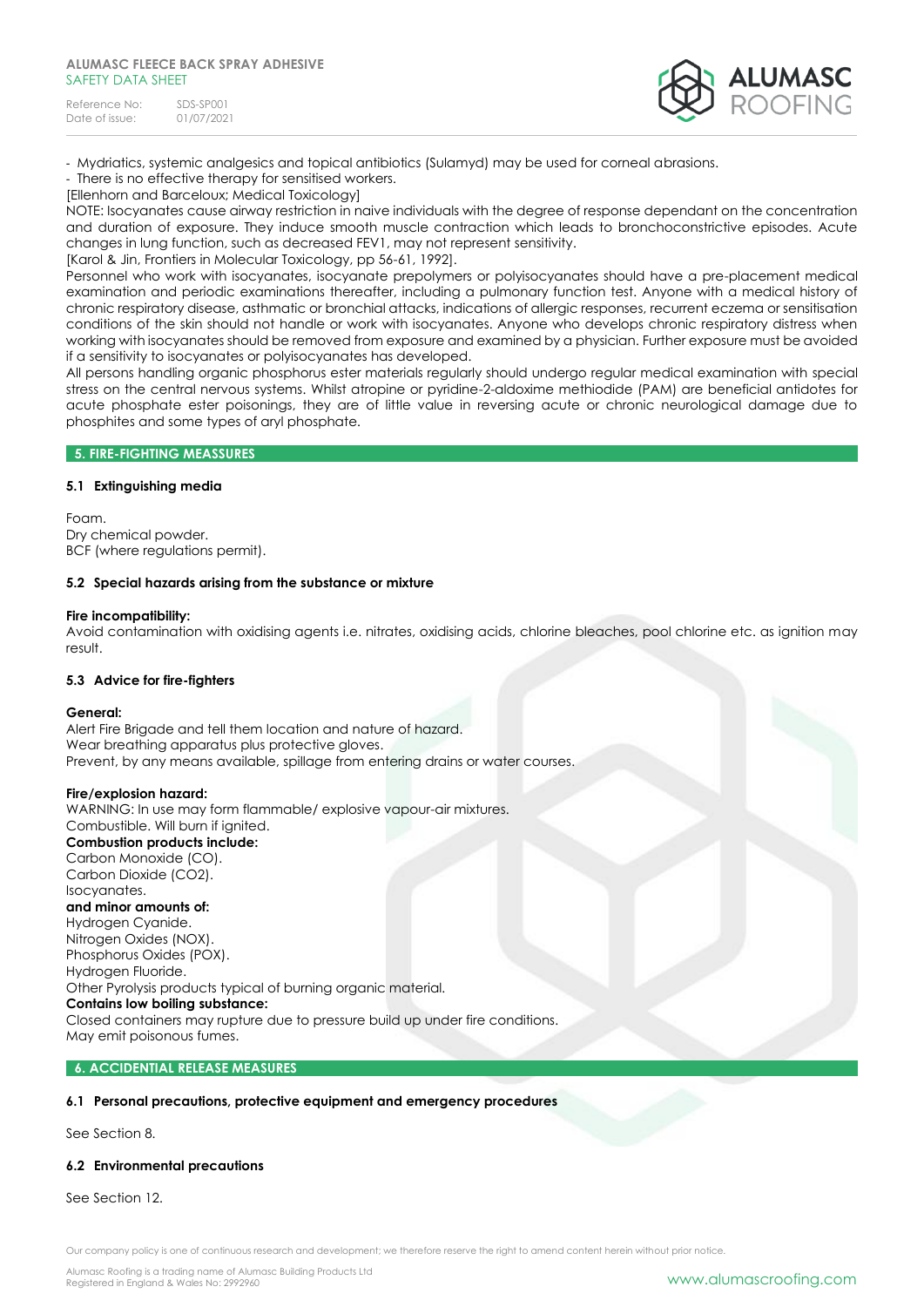

# **6.3 Methods and material for containment and cleaning up**

### **Minor spills:**

Clean up all spills immediately.

Avoid breathing vapours/ aerosols/ or dusts and avoid contact with skin and eyes. Control personal contact with the substance, by using protective equipment.

### **Major spills:**

For Isocyanate spills of less than 40 litres (2 m2):

- Evacuate area from everybody not dealing with the emergency, keep them upwind and prevent further access, remove ignition sources and, if inside building, ventilate area as well as possible.
- Notify supervision and others as necessary.
- Put on personal protective equipment (suitable respiratory protection, face and eye protection, protective suit, gloves and impermeable boots).
- Avoid contamination with water, alkalies and detergent solutions.
- Material reacts with water and generates gas, pressurises containers with even drum rupture resulting.
- DO NOT reseal container if contamination is suspected.

Clear area of personnel and move upwind.

Alert Fire Brigade and tell them location and nature of hazard.

Wear breathing apparatus plus protective gloves.

### **6.4 Reference to other sections**

Personal protective equipment advice is contained in Section 8.

### **7. HANDLING AND STORAGE**

### **7.1 Precautions for safe handling**

### **Safe handling:**

**Contains low boiling substance:**

Storage in sealed containers may result in pressure build up causing violent rupture of containers not rated appropriately.

- Check for bulging containers.
- Vent periodically.
- Always release caps or seals slowly to ensure slow dissipation of vapours.

### **Fire and explosion protection:**

See Section 5.

### **Other information:**

Store in original containers. Keep containers securely sealed. Store in a cool, dry, well-ventilated area.

### **7.2 Conditions for safe storage, including any incompatibilities**

### **Suitable container:**

For low viscosity materials:

- Drums and jerricans must be of the non-removable head type.
- Where a can is to be used as an inner package, the can must have a screwed enclosure.

For materials with a viscosity of at least 2680 cSt.

### **Storage incompatibility: Methyl Ethyl Ketone:**

- reacts violently with strong oxidisers, aldehydes, nitric acid, perchloric acid, potassium tert-butoxide, oleum.
- is incompatible with inorganic acids, aliphatic amines, ammonia, caustics, isocyanates, pyridines, chlorosulfonic aid.
- forms unstable peroxides in storage, or on contact with propanol or hydrogen peroxide.
- attacks some plastics.
- may generate electrostatic charges, due to low conductivity, on flow or agitation.
- As a general rule, hydrofluorocarbons tend to be flammable unless they contain more fluorine atoms than hydrogen atoms. - Haloalkenes are highly reactive.
- Some of the more lightly substituted lower members are highly flammable; many members of the group are peroxidisable and polymerisable.
- Avoid reaction or contact with potassium or its alloys although apparently stable on contact with a wide range of halocarbons, reaction products may be shock-sensitive and may explode with great violence on light impact.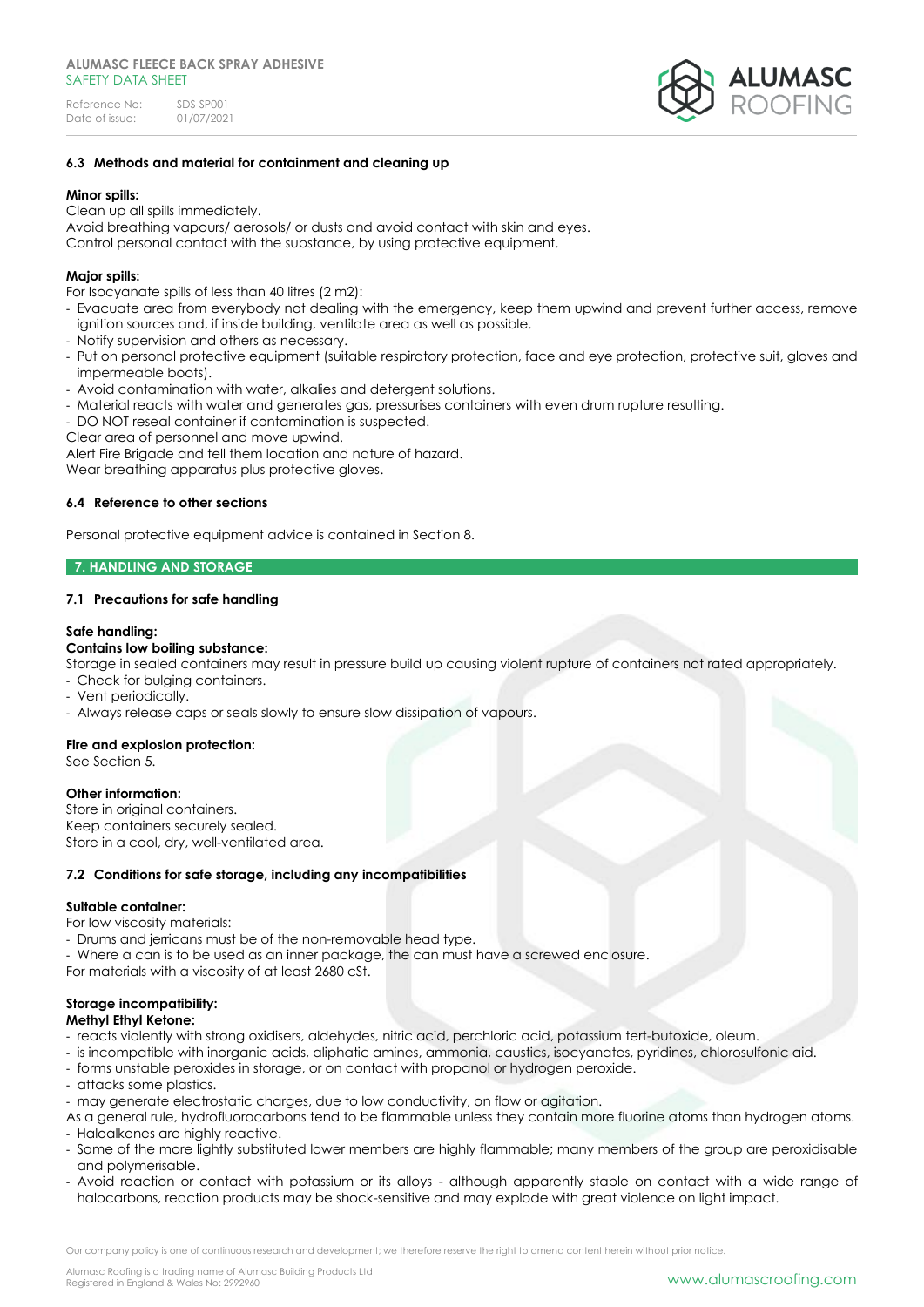| Reference No:  | SDS-SP001  |
|----------------|------------|
| Date of issue: | 01/07/2021 |



Contains a six-membered heterocyclic ring.

Six-membered heterocycles can be described as pi--deficient. Substitution by electronegative groups or additional nitrogen atoms in the ring significantly increase the pi-deficiency.

# **For Morpholines:**

Morpholine undergoes most chemical reactions typical for other secondary amines, though the presence of the ether oxygen withdraws electron density from the nitrogen, rendering it less nucleophilic (and less basic) than structurally similar secondary amines such as piperidine.

Avoid reaction with water, alcohols and detergent solutions. Isocyanates are electrophiles, and as such they are reactive toward a variety of nucleophiles including alcohols, amines, and even water. Upon treatment with an alcohol, an isocyanate forms a urethane linkage.

- A range of exothermic decomposition energies for isocyanates is given as 20-30 kJ/mol.
- The relationship between energy of decomposition and processing hazards has been the subject of discussion; it is suggested that values of energy released per unit of mass, rather than on a molar basis (J/g) be used in the assessment.
- For example, in "open vessel processes" (with man-hole size openings, in an industrial setting), substances with exothermic decomposition energies below 500 J/g are unlikely to present a danger, whilst those in "closed vessel processes" (opening is a safety valve or bursting disk) present some danger where the decomposition energy exceeds 150 J/g.



- X: Must not be stored together.
- 0: May be stored together with specific preventions.
- +: May be stored together.

Note: Depending on other risk factors, compatibility assessment based on the table above may not be relevant to storage situations, particularly where large volumes of dangerous goods are stored and handled. Reference should be made to the Safety Data Sheets for each substance or article and risks assessed accordingly.

### **7.3 Specific end uses(s)**

See Section 1.2.

# **8. EXPOSURE CONTROLS/PERSONAL PROTECTION**

### **8.1 Control parameters**

| Ingredient          | <b>DNELs</b>                                                            | <b>PNECs</b>                               |  |  |
|---------------------|-------------------------------------------------------------------------|--------------------------------------------|--|--|
|                     | <b>Exposure Pattern Worker</b>                                          | Compartment                                |  |  |
|                     | Tris(2-Chloroisopropyl) Dermal 2.08 mg/kg bw/day (Systemic, Chronic)    | 0.32 mg/L (Water (Fresh))                  |  |  |
| Phosphate           | Inhalation 5.82 mg/m <sup>3</sup> (Systemic, Chronic)                   | 0.032 mg/L (Water - Intermittent release)  |  |  |
|                     | Dermal 2.08 mg/kg bw/day (Systemic, Acute)                              | 0.51 mg/L (Water (Marine))                 |  |  |
|                     | Inhalation 5.82 mg/m <sup>3</sup> (Systemic, Acute)                     | 2.92 mg/kg sediment dw (Sediment (Fresh    |  |  |
|                     | Dermal 1.04 mg/kg bw/day (Systemic, Chronic) *                          | Water))                                    |  |  |
|                     | Inhalation 1.45 mg/m <sup>3</sup> (Systemic, Chronic) *                 | 0.29 mg/kg sediment dw (Sediment (Marine)) |  |  |
|                     | Oral 0.52 mg/kg bw/day (Systemic, Chronic) *                            | 0.34 mg/kg soil dw (Soil)                  |  |  |
|                     | Dermal 1.04 mg/kg bw/day (Systemic, Acute) *                            | 7.84 mg/L (STP)                            |  |  |
|                     | Inhalation 1.46 mg/m <sup>3</sup> (Systemic, Acute) *                   | 11.6 mg/kg food (Oral)                     |  |  |
|                     | Oral 0.52 mg/kg bw/day (Systemic, Acute) *                              |                                            |  |  |
|                     | 4,4'-Diphenylmethane Inhalation 0.05 mg/m <sup>3</sup> (Local, Chronic) | mg/L (Water (Fresh))                       |  |  |
| Diisocyanate (MDI)  | Inhalation 0.1 mg/m <sup>3</sup> (Local, Acute)                         | 0.1 mg/L (Water - Intermittent release)    |  |  |
|                     | Inhalation 0.025 mg/m <sup>3</sup> (Local, Chronic) *                   | 10 mg/L (Water (Marine))                   |  |  |
|                     | Inhalation 0.05 mg/m <sup>3</sup> (Local, Acute) *                      | mg/kg soil dw (Soil)                       |  |  |
|                     |                                                                         | mg/L (STP)                                 |  |  |
| $2,2'$ -            | Dermal 1 mg/kg bw/day (Systemic, Chronic)                               | 0.1 mg/L (Water (Fresh))                   |  |  |
| Dimorpholinodiethyl | Inhalation 7.28 mg/m <sup>3</sup> (Systemic, Chronic)                   | 0.01 mg/L (Water - Intermittent release)   |  |  |
| <b>Ether</b>        | Dermal 0.5 mg/kg bw/day (Systemic, Chronic) *                           | mg/L (Water (Marine))                      |  |  |
|                     | Inhalation 1.8 mg/m <sup>3</sup> (Systemic, Chronic) *                  | 8.2 mg/kg sediment dw (Sediment (Fresh     |  |  |
|                     | Oral 0.5 mg/kg bw/day (Systemic, Chronic) *                             | Water))                                    |  |  |
|                     |                                                                         | 0.82 mg/kg sediment dw (Sediment (Marine)) |  |  |
|                     |                                                                         | 1.58 mg/kg soil dw (Soil)                  |  |  |
|                     |                                                                         | 100 mg/L (STP)                             |  |  |
|                     |                                                                         | 10 mg/kg food (Oral)                       |  |  |

Our company policy is one of continuous research and development; we therefore reserve the right to amend content herein without prior notice.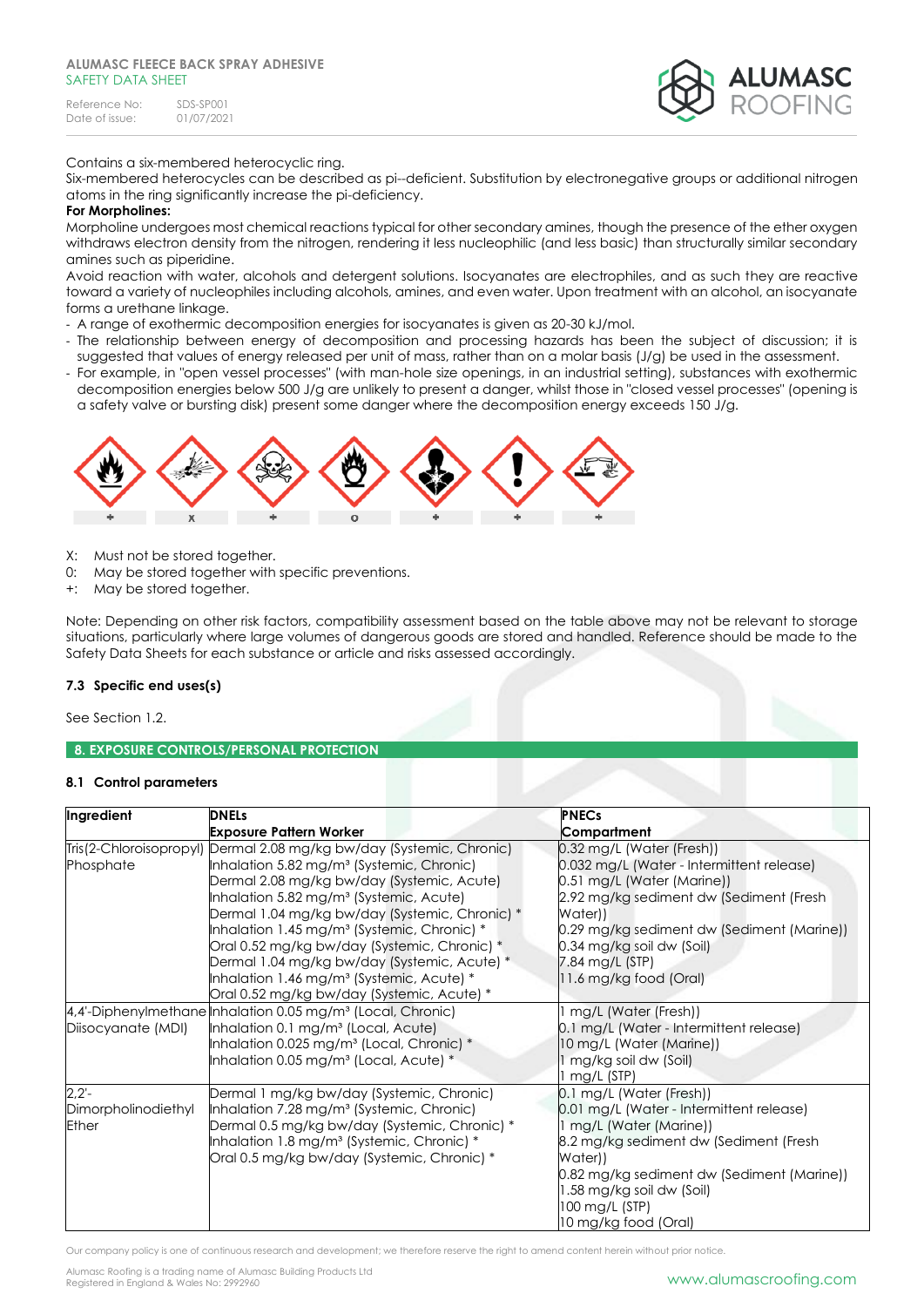Reference No: SDS-SP001<br>Date of issue: 01/07/2021 Date of issue:



| MDI, Oligomeric     | Inhalation 0.05 mg/m <sup>3</sup> (Local, Chronic)     | mg/L (Water (Fresh))                        |
|---------------------|--------------------------------------------------------|---------------------------------------------|
|                     | Inhalation 0.1 mg/m <sup>3</sup> (Local, Acute)        | 0.1 mg/L (Water - Intermittent release)     |
|                     | Inhalation 0.025 mg/m <sup>3</sup> (Local, Chronic) *  | 10 mg/L (Water (Marine))                    |
|                     | Inhalation 0.05 mg/m <sup>3</sup> (Local, Acute) *     | mg/kg soil dw (Soil)                        |
|                     |                                                        | $mg/L$ (STP)                                |
| Methyl Ethyl Ketone | Dermal 1 161 mg/kg bw/day (Systemic, Chronic)          | 55.8 mg/L (Water (Fresh))                   |
|                     | Inhalation 600 mg/m <sup>3</sup> (Systemic, Chronic)   | 55.8 mg/L (Water - Intermittent release)    |
|                     | Dermal 412 mg/kg bw/day (Systemic, Chronic) *          | 55.8 mg/L (Water (Marine))                  |
|                     | Inhalation 106 mg/m <sup>3</sup> (Systemic, Chronic) * | 284.74 mg/kg sediment dw                    |
|                     | Oral 31 mg/kg bw/day (Systemic, Chronic) *             | (Sediment (Fresh Water))                    |
|                     |                                                        | 284.7 mg/kg sediment dw (Sediment (Marine)) |
|                     |                                                        | 22.5 mg/kg soil dw (Soil)                   |
|                     |                                                        | 709 mg/L (STP)                              |
|                     |                                                        | 1000 mg/kg food (Oral)                      |
| $1,3,3,3-$          | Inhalation 3 902 mg/m <sup>3</sup> (Systemic, Chronic) | 0.1 mg/L (Water (Fresh))                    |
| Tetrafluoropropene  | Inhalation 830 mg/m <sup>3</sup> (Systemic, Chronic) * | mg/L (Water (Marine))                       |

\* Values for general population.

# **Occupational exposure limits (OEL):**

# **Ingredient data:**

| Source                                                                                                | Ingredient                                                       | <b>Material name</b>                    | <b>TWA</b>                 | <b>STEL</b>                      | Peak                    | <b>Notes</b>     |
|-------------------------------------------------------------------------------------------------------|------------------------------------------------------------------|-----------------------------------------|----------------------------|----------------------------------|-------------------------|------------------|
| <b>UK Workplace Exposure</b><br>Limits (WELs)                                                         | 4,4'-Diphenylmethane socyanates, all (as -<br>Diisocyanate (MDI) | NCO) except Methyl<br><b>Isocyanate</b> | $0.02 \,\mathrm{mg/m}$     | $0.07 \,\mathrm{mg/m3}$          | <b>Not</b><br>available | Sen              |
| Europe ECHA<br>Occupational exposure<br>limits - Activity list                                        | 4,4'-Diphenylmethane Not available<br>Diisocyanate (MDI)         |                                         | Not available              | Not available                    | Not<br>available        | Not<br>available |
| <b>UK Workplace Exposure</b><br>Limits (WELs)                                                         | Methyl Ethyl Ketone                                              | Butan-2-One (Methyl<br>Ethyl Ketone)    | $200$ ppm $/$<br>600 mg/m3 | 899 mg/m3/<br>300 ppm            | Not<br>available        | Sk, BMGV         |
| <b>EU Consolidated List of</b><br>Indicative Occupational<br><b>Exposure Limit Values</b><br>(IOELVs) | Methyl Ethyl Ketone                                              | <b>Butanone</b>                         | 200 ppm /<br>600 mg/m3     | $900 \,\mathrm{mg/m}$<br>300 ppm | Not<br><b>available</b> | Not<br>available |

# **Emergency limits:**

| Ingredient                                 | TEEL-1          | TEEL-2        | TEEL-3        |
|--------------------------------------------|-----------------|---------------|---------------|
| 4,4'-Diphenylmethane<br>Diisocyanate (MDI) | $0.45$ mg/m $3$ | Not available | Not available |
| 4,4'-Diphenylmethane<br>Diisocyanate (MDI) | 29 mg/m3        | 40 mg/m3      | 240 mg/m3     |
| Methyl Ethyl Ketone                        | Not available   | Not available | Not available |
| Nitrogen                                   | 7.96E+05 ppm    | 8.32E+05 ppm  | 8.69E+05 ppm  |
| 1,3,3,3-Tetrafluoropropene                 | ,400 ppm        | Not available | Not available |

| Ingredient                              | <b>Original IDLH</b> | <b>Revised IDLH</b> |
|-----------------------------------------|----------------------|---------------------|
| Tris(2-Chloroisopropyl)Phosphate        | Not available        | Not available       |
| 4,4'-Diphenylmethane Diisocyanate (MDI) | 75 mg/m3             | Not available       |
| 2,2'-Dimorpholinodiethyl Ether          | Not available        | Not available       |
| MDI, Oligomeric                         | Not available        | Not available       |
| Methyl Ethyl Ketone                     | 3,000 ppm            | Not available       |
| Nitrogen                                | Not available        | Not available       |
| 1,3,3,3-Tetrafluoropropene              | Not available        | Not available       |

### **Occupational exposure banding:**

| Ingredient                       | Occupational Exposure Band Rating | <b>Occupational Exposure Band Limit</b> |
|----------------------------------|-----------------------------------|-----------------------------------------|
| Tris(2-Chloroisopropyl)Phosphate |                                   | $\leq$ 0.1 ppm                          |
| 2,2'-Dimorpholinodiethyl Ether   |                                   | $\leq$ 0.1 ppm                          |
| MDI, Oligomeric                  |                                   | $\leq$ 0.1 ppm                          |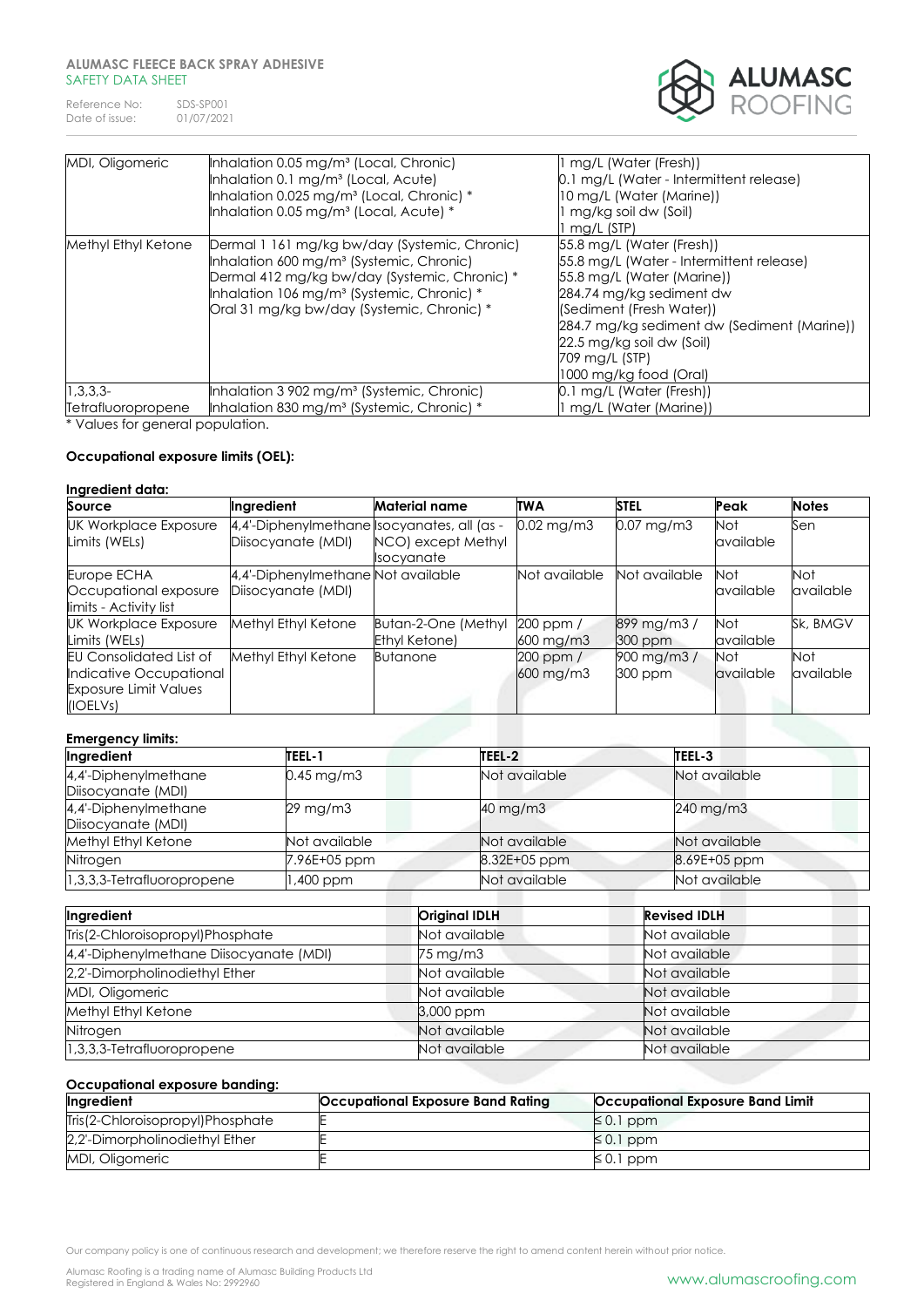Reference No: SDS-SP001<br>Date of issue: 01/07/2021 Date of issue:



Notes: Occupational exposure banding is a process of assigning chemicals into specific categories or bands based on a chemical's potency and the adverse health outcomes associated with exposure. The output of this process is an occupational exposure band (OEB), which corresponds to a range of exposure concentrations that are expected to protect worker health.

# **8.2 Exposure controls**

| Appropriate engineering controls: | Engineering controls are used to remove a hazard or place a barrier between the<br>worker and the hazard. Well-designed engineering controls can be highly effective in<br>protecting workers and will typically be independent of worker interactions to provide<br>this high level of protection.<br>The basic types of engineering controls are:<br>Process controls which involve changing the way a job activity or process is done to<br>reduce the risk.                                                                                                                                                              |
|-----------------------------------|------------------------------------------------------------------------------------------------------------------------------------------------------------------------------------------------------------------------------------------------------------------------------------------------------------------------------------------------------------------------------------------------------------------------------------------------------------------------------------------------------------------------------------------------------------------------------------------------------------------------------|
| Personal protective:              | $\mathbb{Z}$<br>IS IS                                                                                                                                                                                                                                                                                                                                                                                                                                                                                                                                                                                                        |
| Eye and face protection:          | Safety glasses with side shields.<br>Chemical goggles.<br>Contact lenses may pose a special hazard; soft contact lenses may absorb and<br>concentrate irritants.                                                                                                                                                                                                                                                                                                                                                                                                                                                             |
| Skin protection:                  | See hand protection below.                                                                                                                                                                                                                                                                                                                                                                                                                                                                                                                                                                                                   |
| Hands/feet protection:            | The material may produce skin sensitisation in predisposed individuals. Care must be<br>taken, when removing gloves and other protective equipment, to avoid all possible skin<br>contact.<br>Contaminated leather items, such as shoes, belts and watch-bands should be removed<br>and destroyed.<br>Isocyanate resistant materials include Teflon, Viton, nitrile rubber and some PVA gloves.<br>Protective gloves and overalls should be worn as specified in the appropriate national<br>standard.<br>Contaminated garments should be removed promptly and should not be re-used until<br>they have been decontaminated. |
| Body protection:                  | See other protection below.                                                                                                                                                                                                                                                                                                                                                                                                                                                                                                                                                                                                  |
| Other protection:                 | Overalls.<br>Eyewash unit.<br>Barrier cream.                                                                                                                                                                                                                                                                                                                                                                                                                                                                                                                                                                                 |
| Environmental exposure controls:  | See Section 12.                                                                                                                                                                                                                                                                                                                                                                                                                                                                                                                                                                                                              |

### **Recommended material(s):**

# **Glove selection index:**

Glove selection is based on a modified presentation of the:

# **"Forsberg Clothing Performance Index".**

The effect(s) of the following substance(s) are taken into account in the computer- generated selection: Alumasc Fleece Back Adhesive

| <b>Material</b>       | <b>CPI</b> |
|-----------------------|------------|
| PE/EVAL/PE            |            |
| <b>BUTYL</b>          |            |
| <b>BUTYL/NEOPRENE</b> |            |
| <b>HYPALON</b>        |            |
| <b>NATURAL RUBBER</b> |            |
| NATURAL+NEOPRENE      |            |
| <b>NEOPRENE</b>       |            |
| NEOPRENE/NATURAL      |            |
| <b>NITRILE</b>        |            |

Our company policy is one of continuous research and development; we therefore reserve the right to amend content herein without prior notice.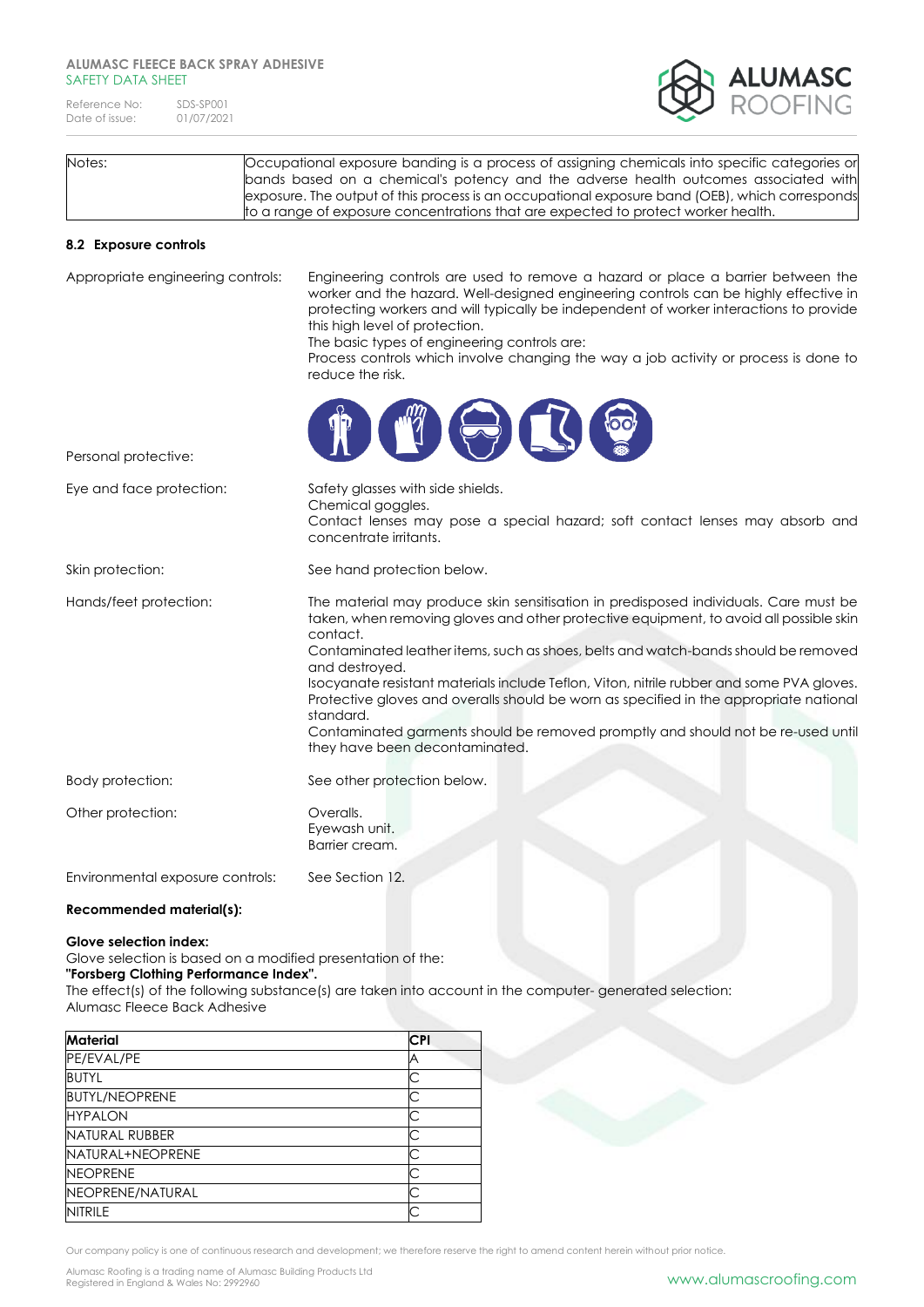Reference No: SDS-SP001<br>Date of issue: 01/07/2021 Date of issue:



| NITRILE+PVC           |  |
|-----------------------|--|
| PVA                   |  |
| <b>PVC</b>            |  |
| SARANEX-23            |  |
| <b>TEFLON</b>         |  |
| <b>VITON/NEOPRENE</b> |  |

# **CPI - Chemwatch Performance Index:**

A: Best selection.

B: Satisfactory; may degrade after 4 hours continuous immersion.

C: Poor to Dangerous Choice for other than short term immersion.

NOTE: As a series of factors will influence the actual performance of the glove, a final selection must be based on detailed observation.

\*Where the glove is to be used on a short term, casual or infrequent basis, factors such as "feel" or convenience (e.g. disposability), may dictate a choice of gloves which might otherwise be unsuitable following long-term or frequent use. A qualified practitioner should be consulted.

### **Respiratory protection:**

Cartridge respirators should never be used for emergency ingress or in areas of unknown vapour concentrations or oxygen content.

The wearer must be warned to leave the contaminated area immediately on detecting any odours through the respirator. The odour may indicate that the mask is not functioning properly, that the vapour concentration is too high, or that the mask is not properly fitted. Because of these limitations, only restricted use of cartridge respirators is considered appropriate.

Cartridge performance is affected by humidity. Cartridges should be changed after 2 hr of continuous use unless it is determined that the humidity is less than 75%, in which case, cartridges can be used for 4 hr. Used cartridges should be discarded daily, regardless of the length of time used.

### **9. PHYSICAL AND CHEMICAL PROPERTIES**

# **9.1 Information on basic physical and chemical properties**

| Appearance                                      | Blue                                                 |                                                   |                                              |
|-------------------------------------------------|------------------------------------------------------|---------------------------------------------------|----------------------------------------------|
| <b>Physical state</b>                           | Aerosol                                              | <b>Relative density (Water= 1)</b>                | Liquid base: 1.02-1.07                       |
| Odour                                           | Not available                                        | <b>Partition coefficient</b><br>n-octanol / water | Not available                                |
| Odour threshold                                 | Not available                                        | <b>Auto-ignition temperature</b><br>(°C)          | Not available                                |
| pH (as supplied)                                | Not available                                        | <b>Decomposition temperature</b>                  | Not available                                |
| Melting point / freezing<br>point (°C)          | Not available                                        | Viscosity (cSt)                                   | Liquid base: 700.935-934.579                 |
| Initial boiling point and<br>boiling range (°C) | Not available                                        | Molecular weight (g/mol)                          | Not available                                |
| Flash point ( $^{\circ}$ C)                     | Fechnically impossible to<br>obtain the data. Liquid | Taste                                             | Not available                                |
|                                                 | $base: -90C$                                         |                                                   |                                              |
| <b>Evaporation rate</b>                         | Not available                                        | <b>Explosive properties</b>                       | Explosive under the influence of<br>la flame |
| Flammability                                    | Not applicable                                       | Oxidising properties                              | Not available                                |
| Upper Explosive Limit (%)                       | R152a: 17.35                                         | Surface Tension (dyn/cm or<br>mN/m                | Not available                                |
| Lower Explosive Limit (%)                       | R152a: 4.32                                          | Volatile Component (%vol)                         | Not available                                |
| Vapour pressure (kPa)                           | Not available                                        | <b>Gas group</b>                                  | Not available                                |
| Solubility in water                             | Immiscible                                           | $pH$ as a solution (1%)                           | Not available                                |
| Vapour density (Air = 1)                        | Not available                                        | VOC g/L                                           | Not available                                |
| <b>Nanoform Solubility</b>                      | Not available                                        | Nanoform Particle<br>Characteristics              | Not available                                |
| <b>Particle Size</b>                            | Not available                                        |                                                   |                                              |

# **9.2 Other information**

Not available.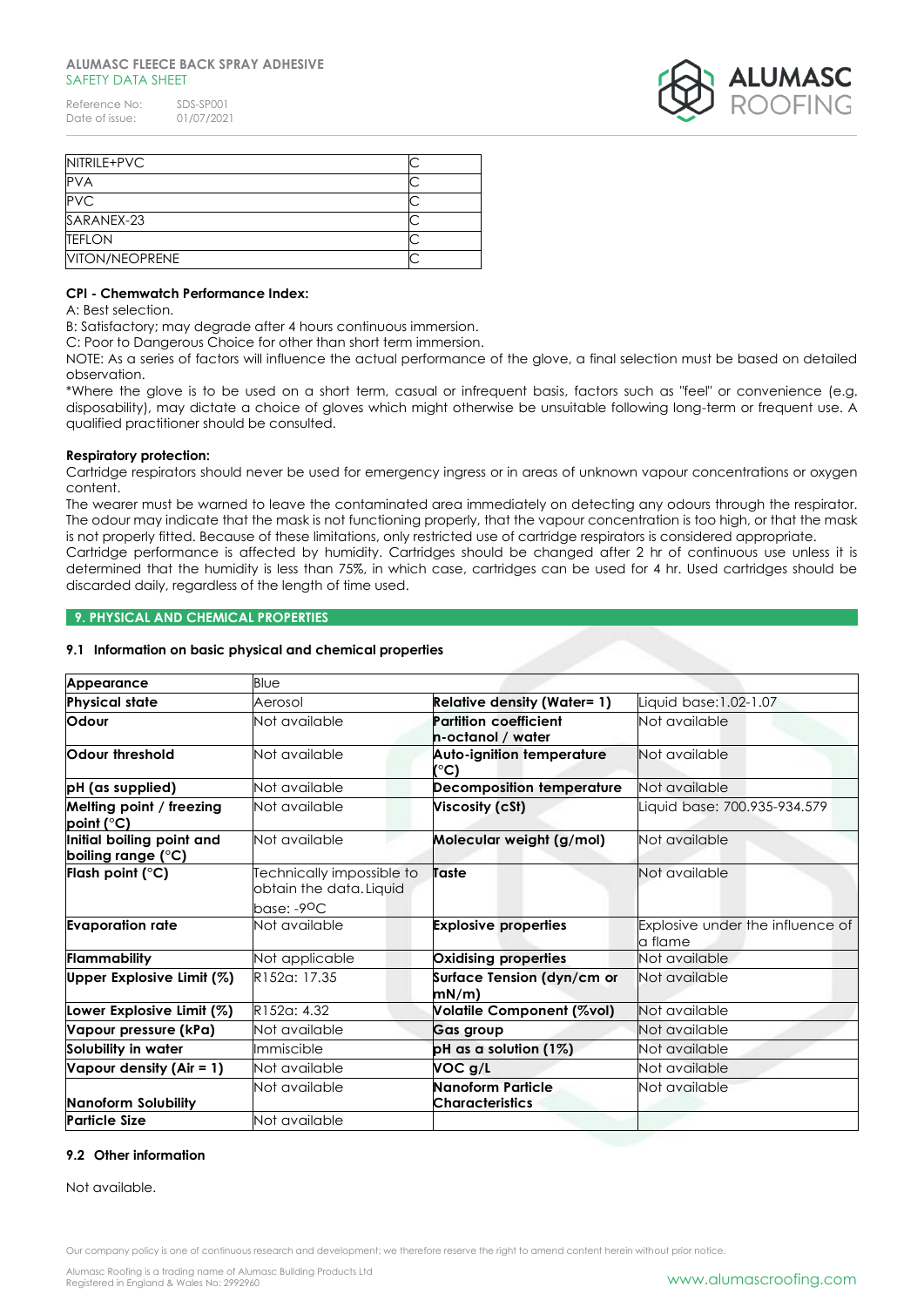# **10. STABILITY AND REACTIVITY**

# **10.1 Reactivity**

See Section 7.2.

# **10.2 Chemical stability**

Unstable in the presence of incompatible materials. Product is considered stable. Hazardous polymerisation will not occur.

#### **10.3 Possibility of hazardous reactions**

See Section 7.2.

# **10.4 Conditions to avoid**

See Section 7.2.

# **10.5 Incompatible materials**

See Section 7.2.

# **10.6 Hazardous decomposition products**

See Section 5.3.

# **11. TOXICOLOGICAL INFORMATION**

# **11.1 Information on toxicological effects**

| Inhaled:   | Inhalation of vapours or aerosols (mists, fumes), generated by the material during the<br>course of normal handling, may produce toxic effects. The material is not thought to<br>produce respiratory irritation (as classified by EC Directives using animal models).<br>Nevertheless inhalation of the material, especially for prolonged periods, may produce<br>respiratory discomfort and occasionally, distress.<br>Exposure to fluorocarbons can produce non-specific flu-like symptoms such as chills,<br>fever, weakness, muscle pain, headache, chest discomfort, sore throat and dry cough<br>with rapid recovery. High concentrations can cause irregular heartbeats and a<br>stepwise reduction in lung capacity.<br>The vapour/mist may be highly irritating to the upper respiratory tract and lungs; the<br>response may be severe enough to produce bronchitis and pulmonary oedema.<br>Possible neurological symptoms arising from isocyanate exposure include headache,<br>insomnia, euphoria, ataxia, anxiety neurosis, depression and paranoia. Gastrointestinal<br>disturbances are characterised by nausea and vomiting.<br>Material is highly volatile and may quickly form a concentrated atmosphere in confined<br>or unventilated areas. The vapour may displace and replace air in breathing zone,<br>acting as a simple asphyxiant. This may happen with little warning of overexposure.<br>Acute exposure of humans to high concentrations of methyl ethyl ketone produces<br>irritation to the eyes, nose and throat. Acute exposure by inhalation also causes nervous<br>system depression, headache, and nausea. High vapour levels are easily detected due<br>to odour, however odour fatigue may occur, with loss of warning of exposure.<br>Inhalation of non-toxic gases may cause:<br>- CNS effects: headache, confusion, dizziness, stupor, seizures and coma.<br>- respiratory: shortness of breath and rapid breathing.<br>- cardiovascular: collapse and irregular heart beats.<br>- gastrointestinal: mucous membrane irritation, nausea and vomiting. |
|------------|---------------------------------------------------------------------------------------------------------------------------------------------------------------------------------------------------------------------------------------------------------------------------------------------------------------------------------------------------------------------------------------------------------------------------------------------------------------------------------------------------------------------------------------------------------------------------------------------------------------------------------------------------------------------------------------------------------------------------------------------------------------------------------------------------------------------------------------------------------------------------------------------------------------------------------------------------------------------------------------------------------------------------------------------------------------------------------------------------------------------------------------------------------------------------------------------------------------------------------------------------------------------------------------------------------------------------------------------------------------------------------------------------------------------------------------------------------------------------------------------------------------------------------------------------------------------------------------------------------------------------------------------------------------------------------------------------------------------------------------------------------------------------------------------------------------------------------------------------------------------------------------------------------------------------------------------------------------------------------------------------------------------------------------------------------------------------------------------------|
| Ingestion: | The material is not thought to produce adverse health effects following ingestion (as<br>classified by EC Directives using animal models). Nevertheless, adverse systemic effects<br>have been produced following exposure of animals by at least one other route and<br>good hygiene practice requires that exposure be kept to a minimum.<br>Not normally a hazard due to physical form of product.<br>Considered an unlikely route of entry in commercial/industrial environments.                                                                                                                                                                                                                                                                                                                                                                                                                                                                                                                                                                                                                                                                                                                                                                                                                                                                                                                                                                                                                                                                                                                                                                                                                                                                                                                                                                                                                                                                                                                                                                                                             |
|            |                                                                                                                                                                                                                                                                                                                                                                                                                                                                                                                                                                                                                                                                                                                                                                                                                                                                                                                                                                                                                                                                                                                                                                                                                                                                                                                                                                                                                                                                                                                                                                                                                                                                                                                                                                                                                                                                                                                                                                                                                                                                                                   |



Our company policy is one of continuous research and development; we therefore reserve the right to amend content herein without prior notice.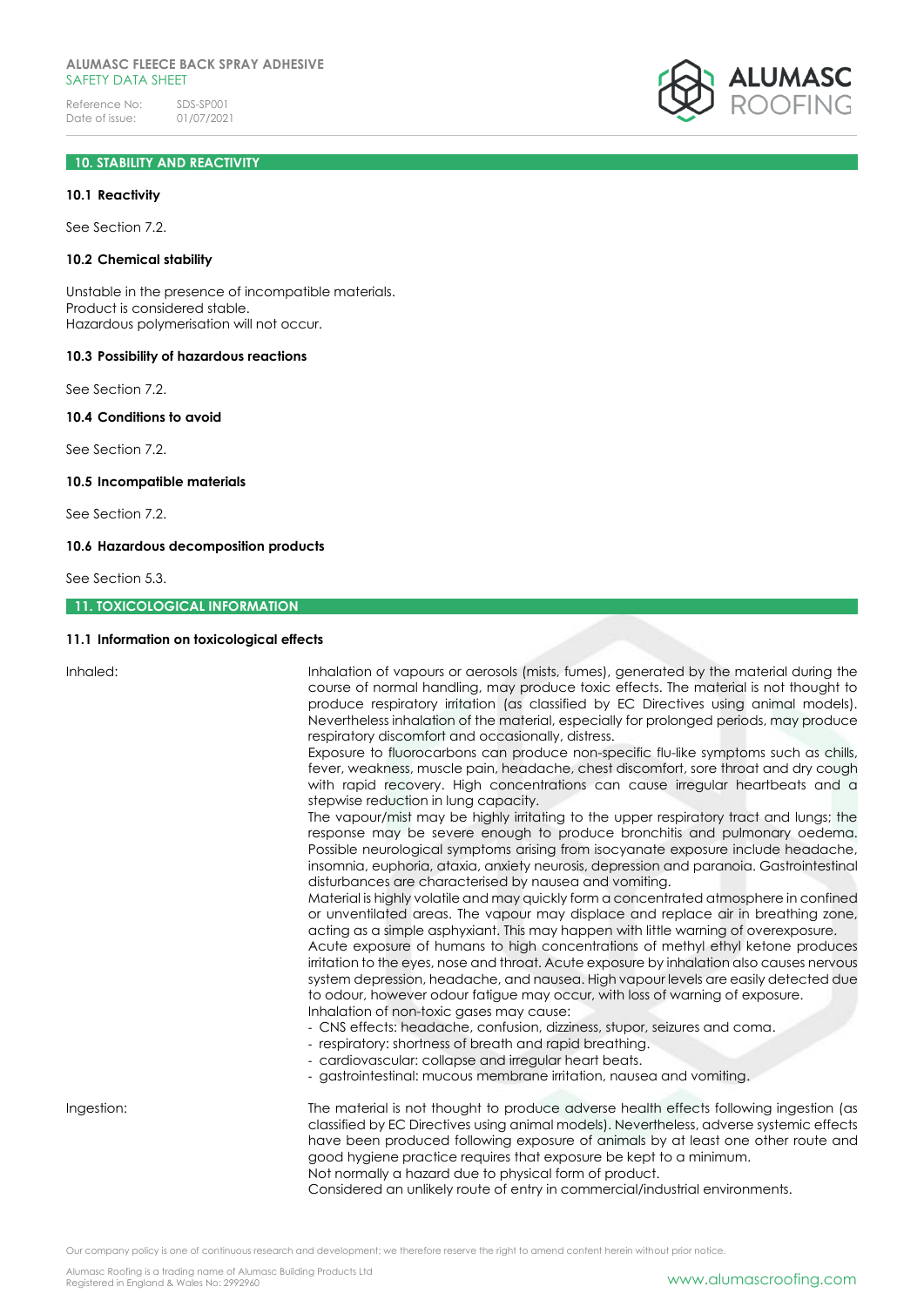Reference No: SDS-SP001<br>Date of issue: 01/07/2021 Date of issue:



| Skin contact: | This material can cause inflammation of the skin on contact in some persons.<br>The material may accentuate anypre-existing dermatitis condition.<br>In humans exposed to Methyl Ethyl Ketone, skin inflammation has been reported.<br>Animal testing has shown methyl ethyl ketone to have high acute toxicity from skin<br>exposure.<br>Fluorocarbons remove natural oils from the skin, causing irritation, dryness and<br>sensitivity.<br>Open cuts, abraded or irritated skin should not be exposed to this material.<br>Entry into the blood-stream, through, for example, cuts, abrasions or lesions, may<br>produce systemic injury with harmful effects. Examine the skin prior to the use of the<br>material and ensure that any external damage is suitably protected.                                                                                                                                                                                                                                                                                                                                                                                                                                                                                                                                                                                                                                                                                                                                                                                                                                                                                                                                                                                                                                                                                                                                                                                                                                                                                                                                                                                                                                                                                                                                                                                                                                                                                                                                                                                                                                                                                    |
|---------------|----------------------------------------------------------------------------------------------------------------------------------------------------------------------------------------------------------------------------------------------------------------------------------------------------------------------------------------------------------------------------------------------------------------------------------------------------------------------------------------------------------------------------------------------------------------------------------------------------------------------------------------------------------------------------------------------------------------------------------------------------------------------------------------------------------------------------------------------------------------------------------------------------------------------------------------------------------------------------------------------------------------------------------------------------------------------------------------------------------------------------------------------------------------------------------------------------------------------------------------------------------------------------------------------------------------------------------------------------------------------------------------------------------------------------------------------------------------------------------------------------------------------------------------------------------------------------------------------------------------------------------------------------------------------------------------------------------------------------------------------------------------------------------------------------------------------------------------------------------------------------------------------------------------------------------------------------------------------------------------------------------------------------------------------------------------------------------------------------------------------------------------------------------------------------------------------------------------------------------------------------------------------------------------------------------------------------------------------------------------------------------------------------------------------------------------------------------------------------------------------------------------------------------------------------------------------------------------------------------------------------------------------------------------------|
| Eye:          | This material can cause eye irritation and damage in some persons.                                                                                                                                                                                                                                                                                                                                                                                                                                                                                                                                                                                                                                                                                                                                                                                                                                                                                                                                                                                                                                                                                                                                                                                                                                                                                                                                                                                                                                                                                                                                                                                                                                                                                                                                                                                                                                                                                                                                                                                                                                                                                                                                                                                                                                                                                                                                                                                                                                                                                                                                                                                                   |
| Chronic:      | There has been concern that this material can cause cancer or mutations, but there is<br>not enough data to make an assessment. Inhaling this product is more likely to cause<br>a sensitisation reaction in some persons compared to the general population.<br>Skin contact with the material is more likely to cause a sensitisation reaction in some<br>persons compared to the general population.<br>Toxic: danger of serious damage to health by prolonged exposure through inhalation,<br>in contact with skin and if swallowed.<br>This material can cause serious damage if one is exposed to it for long periods. It can<br>be assumed that it contains a substance which can produce severe defects.<br>Long term exposure to morpholine and some related compounds may produce liver<br>and kidney changes. Animal testing has shown evidence of chronic nose irritation and<br>inflammation, and damage to the eye.<br>The reactivity of an epoxide intermediate may be the reason for the cancer-causing<br>properties of halogenated oxiranes. It is reported that 1, 1-dichloroethyne, vinyl chloride,<br>trichloroethylene, tetrachloroethylene and chloroprene all cause cancer.<br>Generally speaking, substances with one halogen substitution show higher potential to<br>cause cancer compared to substances with two.<br>Animal testing shows that methyl ethyl ketone may have slight effects on the nervous<br>system, liver, kidney and respiratory system; there may also be developmental effects<br>and an increase in birth defects. However, there is limited information available on the<br>long-term effects of methyl Ethyl Ketone in humans, and no information is available on<br>whether it causes developmental or reproductive toxicity or cancer. It is generally<br>considered to have low toxicity, but it is often used in combination with other solvents,<br>and the toxic effects of the mixture may be greater than with either solvent alone.<br>Persons with a history of asthma or other respiratory problems or are known to be<br>sensitised, should not be engaged in any work involving the handling of Isocyanates.<br>The chemistry of reaction of isocyanates, as evidenced by MDI, in biological milieu is<br>such that in the event of a true exposure of small MDI doses to the mouth, reactions will<br>commence at once with biological macromolecules in the buccal region and will<br>continue along the digestive tract prior to reaching the stomach. Reaction products<br>will be a variety of polyureas and macromolecular conjugates with for example mucus,<br>proteins and cell components. |

| <b>Alumasc Fleece Back Spray Bond:</b>      |                               |
|---------------------------------------------|-------------------------------|
| <b>Toxicity</b>                             | <b>Irritation</b>             |
| Not available                               | Not available                 |
| Tris(2-Cchloroisopropyl)Phosphate:          |                               |
| <b>Toxicity</b>                             | <b>Irritation</b>             |
| Dermal (Rabbit) LD50: >2000 mg/kg[1]        | Eye (Rabbit): non-irritating* |
| Inhalation (Rat) LC50; >4.6 mg/l4h $^{[2]}$ | Skin (Rabbit): mild (24 h):   |
| Oral (Rat) LD50; >500 mg/kg[1]              |                               |
|                                             |                               |

### **4,4'-Diphenylmethane Diisocyanate (MDI):**

| <b>Toxicity</b>                        | <b>Irritation</b>                                   |
|----------------------------------------|-----------------------------------------------------|
| Dermal (Rabbit) LD50: >6200 mg/kg[2]   | Dermal Sensitiser *                                 |
| Inhalation (Rat) LC50; 0.368 mg/L4h[1] | Eye: no adverse effect observed (not irritating)[1] |
| Oral (Rat) LD50; >2000 mg/kg[1]        | Skin (Rabbit): 500 mg /24 hours                     |
|                                        | Skin: adverse effect observed (irritating)[1]       |

Our company policy is one of continuous research and development; we therefore reserve the right to amend content herein without prior notice.

Alumasc Roofing is a trading name of Alumasc Building Products Ltd<br>Registered in England & Wales No: 2992960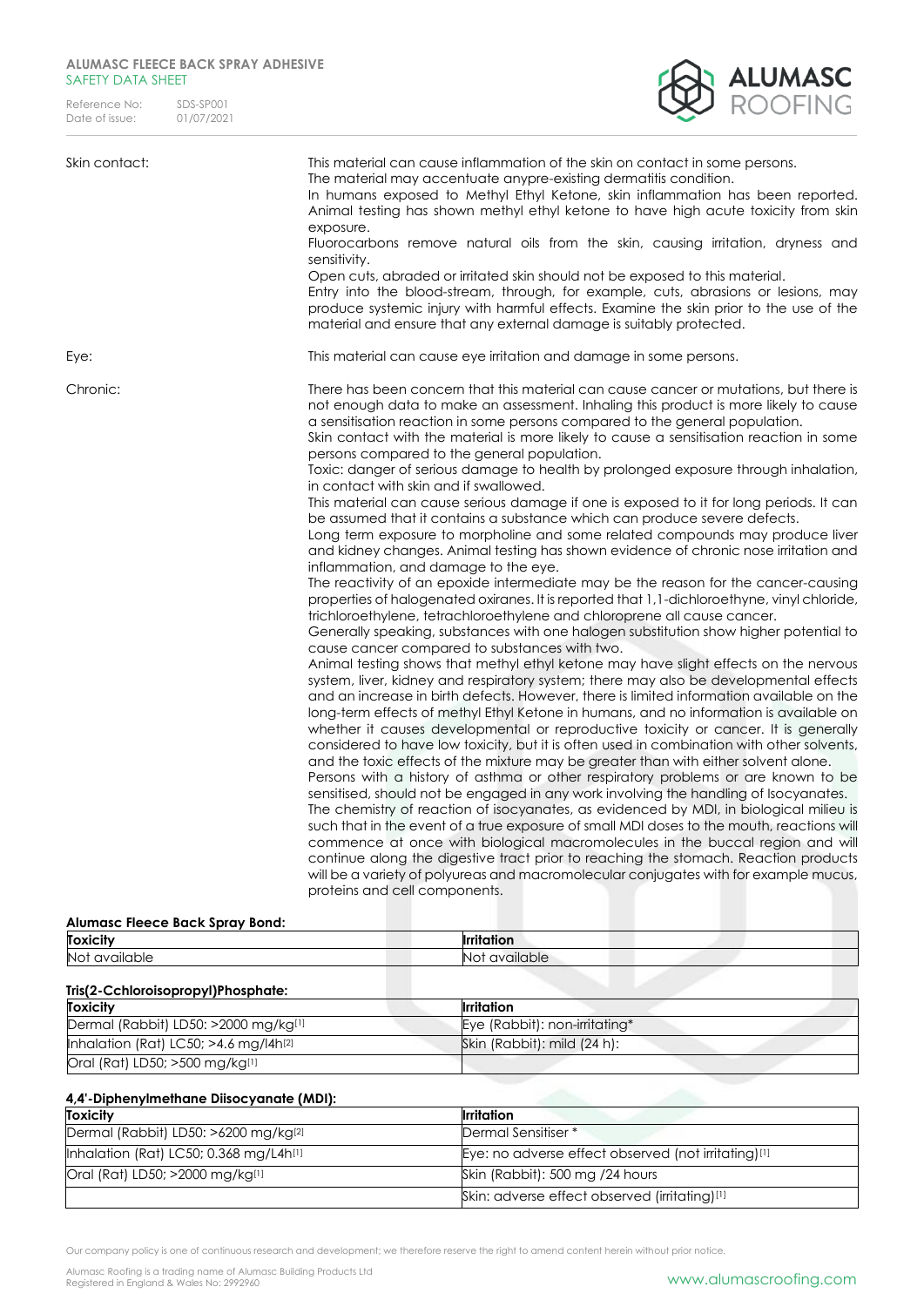Reference No: SDS-SP001<br>Date of issue: 01/07/2021 Date of issue:



### **2,2'-Dimorpholinodiethyl Ether:**

| <b>Toxicity</b>                       | <b>Irritation</b>                                    |
|---------------------------------------|------------------------------------------------------|
| Dermal (Rabbit) LD50: 746.24 mg/kg[1] | Eye (Rabbit): irritant OECD 405                      |
| Oral (Rat) LD50; >2000 mg/kg[1]       | Eye: adverse effect observed (irritating)[1]         |
|                                       | Skin (Rabbit): irritant OECD 404                     |
|                                       | Skin: no adverse effect observed (not irritating)[1] |

# **MDI, Oligomeric:**

**Methyl Ethyl Ketone:**

| <b>Toxicity</b>                           | <b>I</b> rritation |
|-------------------------------------------|--------------------|
| Dermal (Rabbit) LD50: >9400 mg/kg[1]      | Not available      |
| Inhalation (Rat) LC50; 0.368 mg/L4h $[1]$ |                    |
| Oral (Rat) LD50; >2000 mg/kg[1]           |                    |

| <b><i>INGINYL EINVENGIONS.</i></b>                    |                                    |  |
|-------------------------------------------------------|------------------------------------|--|
| <b>Toxicity</b>                                       | <b>Irritation</b>                  |  |
| Dermal (Rabbit) LD50: ~6400-8000 mg/kg <sub>[2]</sub> | Eye (Human): 350 ppm - irritant    |  |
| Inhalation (Mouse) LC50; 32 mg/L4h <sup>[2]</sup>     | Eye (Rabbit): 80 mg - irritant     |  |
| Oral (Rat) LD50; 2054 mg/kg[1]                        | Skin (Rabbit): 402 mg/24 hr - mild |  |
|                                                       | Skin (Rabbit):13.78mg/24 hr open   |  |

| Nitrogen:       |                                             |  |
|-----------------|---------------------------------------------|--|
| <b>Toxicity</b> | $\cdot$<br>tatior                           |  |
| Not available   | <i>vailable</i><br>$\overline{\mathcal{M}}$ |  |

#### **1,3,3,3-Tetrafluoropropene:**

| <b>Toxicity</b>                 | rritation |
|---------------------------------|-----------|
| Rat) LC50; >1157.752 ppm4h[2] ١ | available |
| <b>I</b> nhalation              | <b>NO</b> |

### **Legend:**

1. Value obtained from Europe ECHA Registered Substances - Acute toxicity 2.\* Value obtained from manufacturer's SDS. Unless otherwise specified data extracted from RTECS - Register of Toxic Effect of Chemical Substances.

### **Tris(2-Chloroisopropyl)Phosphate:**

Non-chlorinated triphosphates have varying chemical, physical, toxicological and environmental properties. Blooming has been identified as a source of potential exposure (human and environmental) to triphosphate plasticisers / flame retardants. Blooming is the movement of an ingredient in rubber or plastic to the outer surface after curing.

For tris(2-chloro-1-methylethyl)phosphate (TCPP):

The flame retardant product supplied in the EU, marketed as TCPP, is actually a reaction mixture containing four isomers. The individual isomers in this reaction mixture are not separated or marketed. The individual components are never produced as such.

Alkyl esters of phosphoric acid exhibit a low to moderate acute toxicity and metabolised. From studies done on mice, they are not likely to cause gene damage or affect reproduction. However, 2-ethylhexanoic acid produced an effect on newborn rats at high doses to the pregnant female.

### **4,4'-Diphenylmethane Diisocyanate (MDI):**

Inhalation (human) TCLo: 0.13 ppm/30 mins Eye (rabbit): 0.10 mg moderate.

The substance is classified by IARC as Group 3:

NOT classifiable as to its carcinogenicity to humans.

Evidence of carcinogenicity may be inadequate or limited in animal testing.

### **2,2'-Dimorpholinodiethyl Ether:**

Overexposure to most of these materials may cause adverse health effects.

Many amine-based compounds can cause release of histamines, which, in turn, can trigger allergic and other physiological effects, including constriction of the bronchi or asthma and inflammation of the cavity of the nose. Whole-body symptoms include headache, nausea, faintness, anxiety, a decrease in blood pressure, rapid heartbeat, itching, reddening of the skin, urticaria (hives) and swelling of the face, which are usually transient.

There are generally four routes of possible or potential exposure: inhalation, skin contact, eye contact, and swallowing. Inhalation: Inhaling vapours may result in moderate to severe irritation of the tissues of the nose and throat and can irritate the lungs. Higher concentrations of certain amines can produce severe respiratory irritation, characterized by discharge from the nose, coughing, difficulty in breathing and chest pain. No experimental evidence available for genotoxicity in vitro (Ames test negative). \*BASF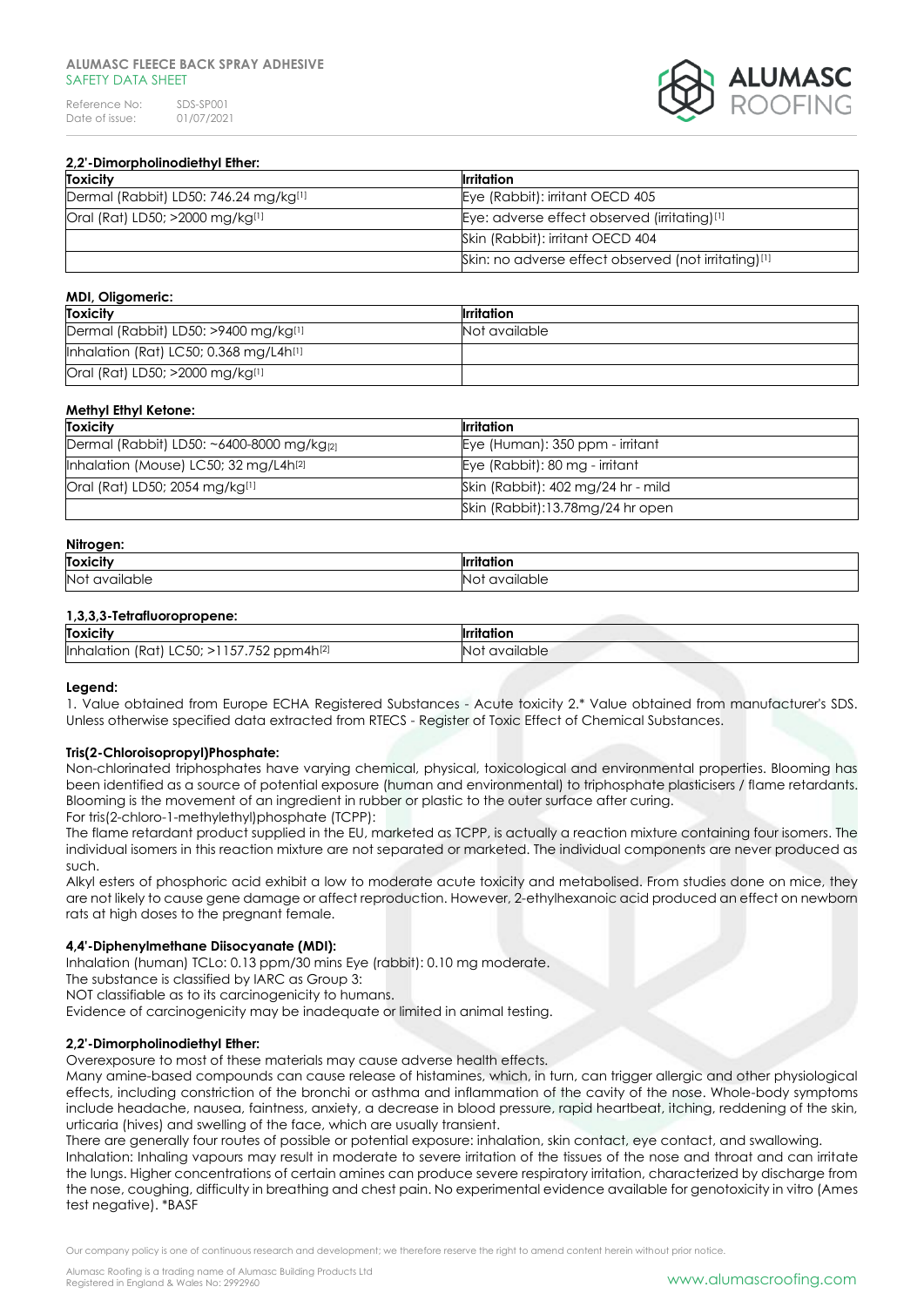

# **MDI, Oligomeric:**

\* Dow SDS.

### **Methyl Ethyl Ketone:**

The material may cause skin irritation after prolonged or repeated exposure and may produce on contact skin redness, swelling, the production of vesicles, scaling and thickening of the skin.

Methyl ethyl ketone is considered to have a low order of toxicity; however, methyl ethyl ketone is often used in combination with other solvents and the mixture may have greater toxicity than either solvent alone. Combinations of n-hexane with methyl ethyl ketone, and also methyl n-butyl ketone with methyl ethyl ketone may result in an increased in peripheral neuropathy, a progressive disorder of the nerves of the extremities. Combinations with chloroform also show an increase in toxicity.

### **Nitrogen:**

No significant acute toxicological data identified in literature search.

### **1,3,3,3-Tetrafluoropropene:**

Inhalation (rat) NOEL (28 days): >1.5 ma/l \* \* Vendor HFO-1234ze is not likely to accumulate in the bodies of humans or animals HFO-1234ze is practically non-toxic. Short-term exposures at levels higher than 10% have not induced cardiac sensitization to adrenalin nor induced serious toxic effects. Rats and rabbits did not exhibit any serious toxic, developmental or reproductive effects even with exposures to high levels of HFO-1234ze. Based on a series of mutagenicity and genomics studies, the cancer risk for HFO-1234ze is low, no cardiac sensitisation was observed in dogs with exposures up to 120,000 ppm; repeated dose toxicity in rats (13-wk) found mild effects on the heart (NOEL 5,000ppm); in vitro genotoxicity findings include negative Ames Test and negative human lymphocyte chromosome aberration test; in vivo genotoxicity findings in the mouse micronucleus test were negative (inhalation, mammalian bone-marrow cytogenic test with chromosomal analysis).

# **Alumasc Fleece Back Spray Bond & 4,4'-Diphenylmethane Diisocyanate (MDI) & MDI, Oligomeric:**

Allergic reactions involving the respiratory tract are usually due to interactions between IgE antibodies and allergens and occur rapidly. Allergic potential of the allergen and period of exposure often determine the severity of symptoms. Some people may be genetically more prone than others, and exposure to other irritants may aggravate symptoms.

Attention should be paid to atopic diathesis, characterised by increased susceptibility to nasal inflammation, asthma and eczema. Exogenous allergic alveolitis is induced essentially by allergen specific immune-complexes of the IgG type; cellmediated reactions (T-lymphocytes) may be involved. Such allergy is of the delayed type with onset up to four hours following exposure.

### **Alumasc Fleece Back Spray Bond & 4,4'-Diphenylmethane Diisocyanate (Mdi) & 2,2'-Dimorpholinodiethyl Ether & MDI, Oligomeric:**

The following information refers to contact allergens as a group and may not be specific to this product.

Contact allergies quickly manifest themselves as contact eczema, more rarely as urticaria or Quincke's oedema. The pathogenesis of contact eczema involves a cell-mediated (T lymphocytes) immune reaction of the delayed type. Other allergic skin reactions, e.g. contact urticaria, involve antibody-mediated immune reactions.

### **Alumasc Fleece Back Spray Bond & 1,3,3,3- Tetrafluoropropene:**

Inhalation of perfluoroalkenes can cause lung injury, kidney damage, brain changes and death. Repeated exposures may alter blood pressure and the production of blood cells. $\bigcirc$ The potential for causing cancer is the subject of speculation. Fluoroalkanes, in contrast, are less toxic.

Disinfection byproducts (DBPs) are formed when disinfectants such as chlorine, chloramines and ozone react with organic and inorganic matter in water. Animal studies have shown that some DBPs cause cancer. To date, several hundred DBPs have been identified.

Numerous haloalkanes and haloalkenes have been tested for cancer-causing and mutation-causing activities.

### **4,4'-Diphenylmethane Diisocyanate (MDI) & MDI, Oligomeric & Methyl Ethyl Ketone:**

Asthma-like symptoms may continue for months or even years after exposure to the material ends. This may be due to a nonallergic condition known as reactive airways dysfunction syndrome (RADS) which can occur after exposure to high levels of highly irritating compound. Main criteria for diagnosing RADS include the absence of previous airways disease in a non-atopic individual, with sudden onset of persistent asthma-like symptoms within minutes to hours of a documented exposure to the irritant.

### **4,4'-Diphenylmethane Diisocyanate (MDI) & MDI, Oligomeric:**

Isocyanate vapours are irritating to the airways and can cause their inflammation, with wheezing, gasping, severe distress, even loss of consciousness and fluid in the lungs. Nervous system symptoms that may occur include headache, sleep disturbance, euphoria, incoordination, anxiety, depression and paranoia.

The material may produce moderate eye irritation leading to inflammation. Repeated or prolonged exposure to irritants may produce conjunctivitis.

Aromatic and aliphatic diisocyanates may cause airway toxicity and skin sensitization. Monomers and prepolymers exhibit similar respiratory effect. Of the several members of diisocyanates tested on experimental animals by inhalation and oral exposure, some caused cancer while others produced a harmless outcome.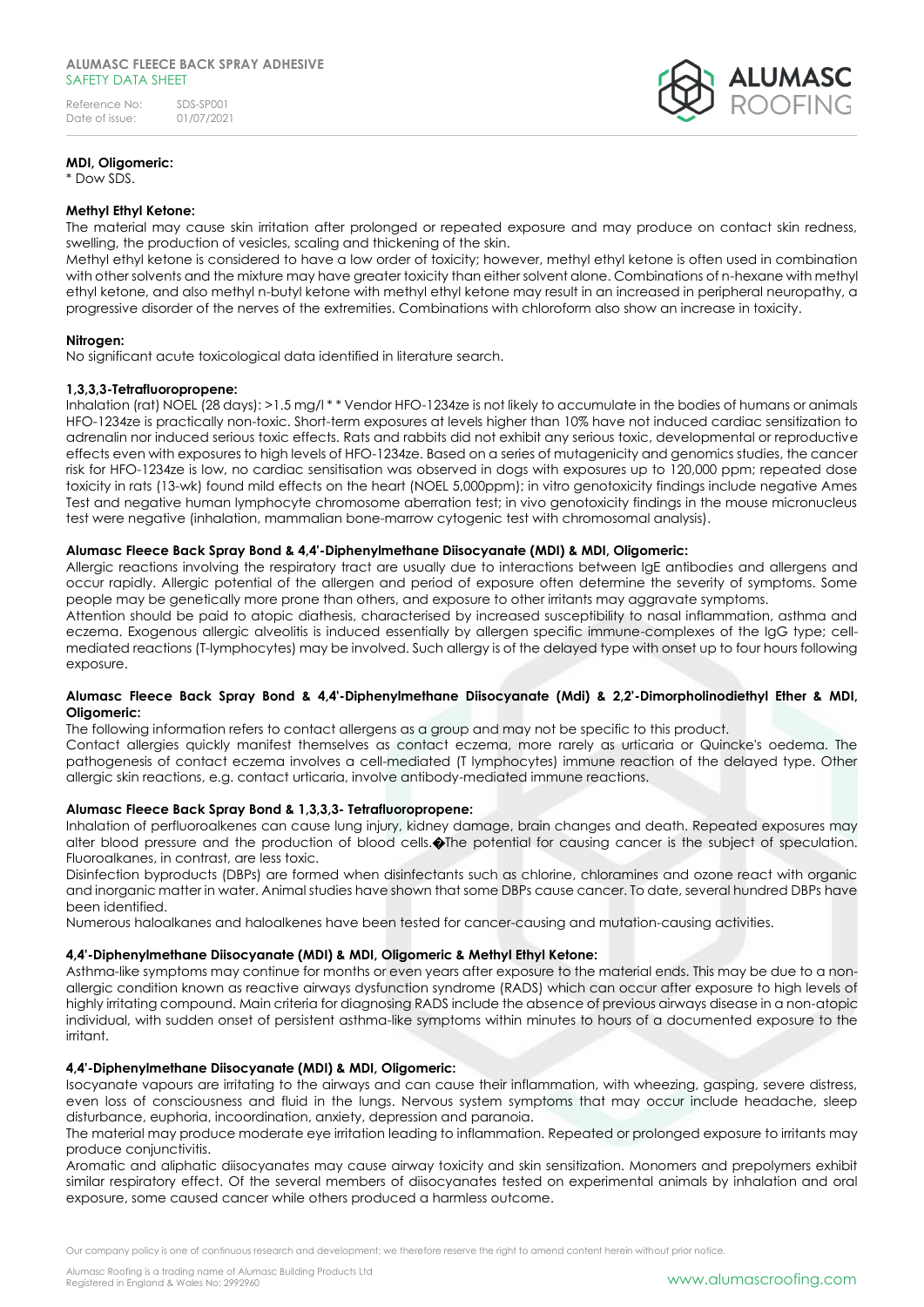Reference No: SDS-SP001<br>Date of issue: 01/07/2021 Date of issue:



| <b>Acute Toxicity</b>                | Carcinogenicity          |  |
|--------------------------------------|--------------------------|--|
| Skin Irritation/Corrosion            | Reproductivity           |  |
| Serious Eye Damage/Irritation        | STOT - Single Exposure   |  |
| Respiratory or Skin<br>sensitisation | STOT - Repeated Exposure |  |
| Mutagenicity                         | <b>Aspiration Hazard</b> |  |

# **Legend:**

- X Data either not available or does not fill the criteria for classification.
- Data available to make classification.

# **12. ECOLOGICAL INFORMATION**

# **12.1 Toxicity**

### **Alumasc Fleece Back Spray Bond:**

| End<br>point | (nr)<br>Test<br>Duration | <b>Species</b> | <b>Nalue</b> | Source    |
|--------------|--------------------------|----------------|--------------|-----------|
| Not          | available                | available      | available    | No:       |
| available    | NO).                     | IΝC            | NO.          | available |

### **Tris(2-Chloroisopropyl)Phosphate:**

| <b>End point</b>  | <b>Test Duration (hr)</b> | <b>Species</b>                | <b>Value</b>       | Source |
|-------------------|---------------------------|-------------------------------|--------------------|--------|
| ErC <sub>50</sub> | 72h                       | Algae or other aquatic plants | 4mg/l              |        |
| <b>BCF</b>        | 1008h                     | Fish                          | $0.8 - 2.8$        |        |
| EC50(ECx)         | 96h                       | Algae or other aquatic plants | 4 <sub>mg</sub> /l |        |
| <b>EC50</b>       | 72h                       | Algae or other aquatic plants | $33$ mg/l          |        |
| <b>EC50</b>       | 48h                       | Crustacea                     | 65335mg/l          |        |
| LC50              | 96h                       | Fish                          | l 1mg/l            |        |
| <b>EC50</b>       | 96h                       | Algae or other aquatic plants | 4mg/l              |        |

# **4,4'-Diphenylmethane Diisocyanate (MDI):**

| <b>End point</b> | <b>Test Duration (hr)</b> | <b>Species</b>                | Value        | Source |
|------------------|---------------------------|-------------------------------|--------------|--------|
| NOEC(ECx)        | 504h                      | Crustacea                     | $>=10$ mg/l  |        |
| <b>BCF</b>       | 672h                      | Fish                          | $61 - 150$   |        |
| <b>EC50</b>      | 72h                       | Algae or other aquatic plants | $>1640$ mg/l |        |
| <b>LC50</b>      | 96h                       | Fish                          | $>1000$ mg/l |        |

### **2,2'-Dimorpholinodiethyl Ether:**

| <b>End point</b> | <b>Test Duration (hr)</b> | <b>Species</b>                | Value        | Source |
|------------------|---------------------------|-------------------------------|--------------|--------|
| EC50(ECx)        | 24h                       | Crustacea                     | $>100$ mg/l  |        |
| <b>EC50</b>      | 72h                       | Algae or other aquatic plants | $>100$ mg/l  |        |
| <b>EC50</b>      | 48h                       | Crustacea                     | $>100$ mg/l  |        |
| LC50             | 96h                       | Fish                          | $>2150$ mg/l |        |

### **MDI, Oligomeric:**

| <b>End point</b> | <b>Test Duration (hr)</b> | <b>Species</b>                | <b>Nalue</b> | <b>Source</b> |
|------------------|---------------------------|-------------------------------|--------------|---------------|
| <b>EC50</b>      | 72h                       | Algae or other aguatic plants | $>1640$ mg/l |               |
| LC50             | 96h                       | Fish                          | $>1000$ mg/l |               |
| NOEC(ECx)        | 504h                      | Crustacea                     | $>10$ mg/l   |               |

# **Methyl Ethyl Ketone:**

| <b>End point</b> | <b>Test Duration (hr)</b> | <b>Species</b>                | Value        | Source |
|------------------|---------------------------|-------------------------------|--------------|--------|
| NOEC(ECx)        | 96h                       | Fish                          | $1.18$ mg/L  |        |
| <b>EC50</b>      | 96h                       | Algae or other aquatic plants | >500mg/l     |        |
| <b>EC50</b>      | 72h                       | Algae or other aquatic plants | $1972$ mg/l  |        |
| <b>EC50</b>      | 48h                       | Crustacea                     | $308$ mg/l   |        |
| LC50             | 96h                       | Fish                          | $>1.18$ mg/L |        |

# **Nitrogen:**

| End<br>point | (hr)<br><br>Test<br>Duration | ipecies         | <b>Nalue</b> | Source     |
|--------------|------------------------------|-----------------|--------------|------------|
| <b>Not</b>   | available                    | available       | available    | <b>Not</b> |
| available    | NO <sub>L</sub>              | NO <sub>L</sub> | -ING         | available  |

Our company policy is one of continuous research and development; we therefore reserve the right to amend content herein without prior notice.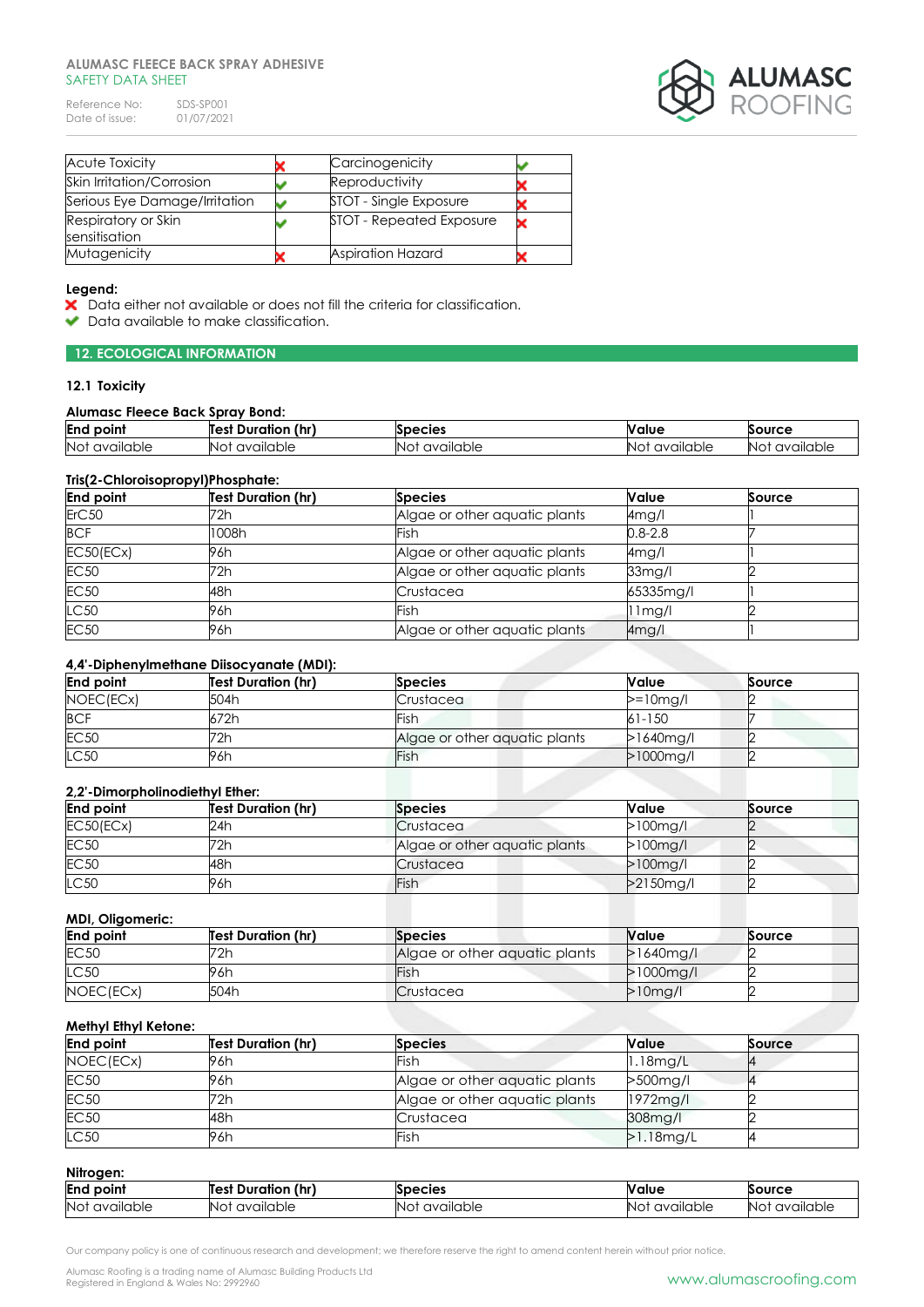

# **1,3,3,3-Tetrafluoropropene**

| <b>End point</b> | <b>Test Duration (hr)</b> | <b>Species</b>                | <b>Value</b> | Source |
|------------------|---------------------------|-------------------------------|--------------|--------|
| <b>EC50</b>      | 72h                       | Algae or other aquatic plants | $>170$ mg/l  |        |
| <b>EC50</b>      | 48h                       | Crustacea                     | $>160$ mg/l  |        |
| EC50(ECx)        | 48h                       | Crustacea                     | $>160$ mg/l  |        |

#### **Legend:**

Extracted from 1. IUCLID Toxicity Data 2. Europe ECHA Registered Substances - Ecotoxicological Information - Aquatic Toxicity 3. EPIWIN Suite V3.12 (QSAR) - Aquatic Toxicity Data (Estimated) 4. US EPA, Ecotox database - Aquatic Toxicity Data 5. ECETOC Aquatic Hazard Assessment Data 6. NITE (Japan) - Bioconcentration Data 7. METI (Japan) - Bioconcentration Data 8. Vendor Data.

Harmful to aquatic organisms. **For Methyl Ethyl Ketone:** log Kow: 0.26-0.69; log Koc: 0.69; Koc: 34; Half-life (hr) air: 2.3; Half-life (hr) H2O surface water: 72-288; Henry's atm m3 /mol: 1.05E-05; BOD 5: 1.5-2.24, 46%; COD: 2.2-2.31, 100%; ThOD: 2.44; BCF: 1.

Environmental Fate: Terrestrial Fate - Measured Koc values of 29 and 34 were obtained for methyl ethyl ketone in silt loams. Methyl ethyl ketone is expected to have very high mobility in soil.

Substances containing unsaturated carbons are ubiquitous in indoor environments. They result from many sources (see below). Most are reactive with environmental ozone and many produce stable products which are thought to adversely affect human health. The potential for surfaces in an enclosed space to facilitate reactions should be considered.

In addition to carbon dioxide (CO2), methane (CH4) and nitrous oxide (N2O), the greenhouse gases mentioned in the Kyoto Protocol include synthetic substances that share the common feature of being highly persistent in the atmosphere and inhibit radiation from escaping out of the atmosphere. These synthetic substances include hydrocarbons that are partially fluorinated (HCFs) or totally fluorinated (PFCs) as well as sulfur hexafluoride (SF6). The greenhouse potential of these substances, expressed as multiples of that of CO2, are within the range of 140 to 11,700 for HFCs, from 6500 to 9,200 for PFCs and 23,900 for SF6. **For Ketones:** 

Ketones, unless they are alpha, beta--unsaturated ketones, can be considered as narcosis or baseline toxicity compounds. Aquatic Fate: Hydrolysis of ketones in water is thermodynamically favourable only for low molecular weight ketones. Reactions with water are reversible with no permanent change in the structure of the ketone substrate. DO NOT discharge into sewer or waterways.

### **12.2 Persistence and degradability**

| Ingredient                              | <b>Persistence: Water/Soil</b> | Persistence: Air               |
|-----------------------------------------|--------------------------------|--------------------------------|
| Tris(2-Chloroisopropyl)Phosphate        | <b>HIGH</b>                    | <b>HIGH</b>                    |
| 4,4'-Diphenylmethane Diisocyanate (MDI) | LOW (Half-life $= 1$ days)     | LOW (Half-life $= 0.24$ days)  |
| 2,2'-Dimorpholinodiethyl Ether          | HIGH.                          | <b>HIGH</b>                    |
| Methyl Ethyl Ketone                     | LOW (Half-life $= 14$ days)    | LOW (Half-life $= 26.75$ days) |

### **12.3 Bio accumulative potential**

| Ingredient                              | <b>Bioaccumulation</b>    |
|-----------------------------------------|---------------------------|
| Tris(2-Chloroisopropyl)Phosphate        | LOW (BCF = 4.6)           |
| 4,4'-Diphenylmethane Diisocyanate (MDI) | LOW (BCF = $15$ )         |
| 2,2'-Dimorpholinodiethyl Ether          | LOW (LogKOW = $-1.3122$ ) |
| Methyl Ethyl Ketone                     | LOW (LogKOW = $0.29$ )    |

### **12.4 Mobility in soil**

| Ingredient                              | <b>Mobility</b>          |
|-----------------------------------------|--------------------------|
| Tris(2-Chloroisopropyl)Phosphate        | LOW (KOC = $1278$ )      |
| 4,4'-Diphenylmethane Diisocyanate (MDI) | LOW (KOC = 376200)       |
| 2,2'-Dimorpholinodiethyl Ether          | LOW $(KOC = 10)$         |
| Methyl Ethyl Ketone                     | MEDIUM ( $KOC = 3.827$ ) |

Our company policy is one of continuous research and development; we therefore reserve the right to amend content herein without prior notice.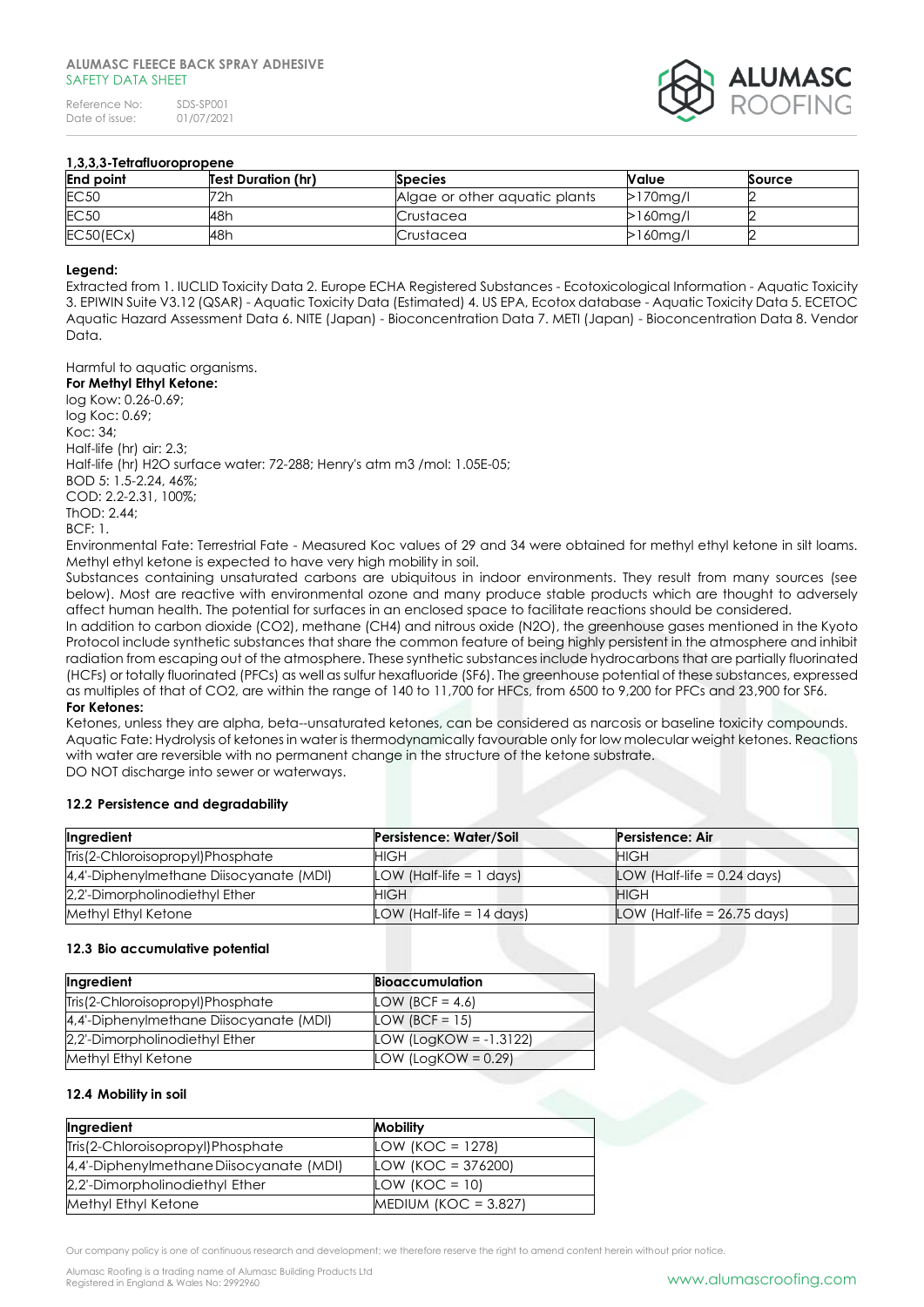

# **12.5 Results of PBT and vPvB assessment**

Not applicable.

# **12.6 Other adverse effects**

No data available.

| <b>13. DISPOSAL CONSIDERATIONS</b> |                                                                                                                                                                                                                                                                                                                                                                                                                                                                                                                                                                                      |
|------------------------------------|--------------------------------------------------------------------------------------------------------------------------------------------------------------------------------------------------------------------------------------------------------------------------------------------------------------------------------------------------------------------------------------------------------------------------------------------------------------------------------------------------------------------------------------------------------------------------------------|
| 13.1 Waste treatment methods       |                                                                                                                                                                                                                                                                                                                                                                                                                                                                                                                                                                                      |
| Product / packaging disposal:      | DO NOT allow wash water from cleaning or process equipment to enter drains. It may<br>be necessary to collect all wash water for treatment before disposal.<br>In all cases disposal to sewer may be subject to local laws and regulations and these<br>should be considered first.<br>DO NOT recycle spilled material.<br>Consult State Land Waste Management Authority for disposal.<br>Neutralise spill material carefully and decontaminate empty containers and spill<br>residues with 10% ammonia solution plus detergent or a proprietary decontaminant<br>prior to disposal. |
| Waste treatment options:           | Not available.                                                                                                                                                                                                                                                                                                                                                                                                                                                                                                                                                                       |
| Sewage disposal options:           | Not available.                                                                                                                                                                                                                                                                                                                                                                                                                                                                                                                                                                       |
| <b>14. TRANSPORT INFORMATION</b>   |                                                                                                                                                                                                                                                                                                                                                                                                                                                                                                                                                                                      |
| Labels required:                   |                                                                                                                                                                                                                                                                                                                                                                                                                                                                                                                                                                                      |

Marine pollutant: No. Hazchem: 2ZE.

**Land transport (ADR-RID):**

| 14.1 UN number                  | 3500                |                                                                            |
|---------------------------------|---------------------|----------------------------------------------------------------------------|
| 14.2 UN proper shipping name    |                     | Chemical under pressure, N.O.S. (contains Nitrogen and 4,4-Diphenylmethane |
|                                 | Diisocyanate (MDI)) |                                                                            |
| 14.3 Transport hazard class(es) | Class:              | 2.2.                                                                       |
|                                 | Subrisk:            | Not applicable.                                                            |
| 14.4 Packing group              | Not applicable.     |                                                                            |
| 14.5 Environmental hazard       | Not applicable.     |                                                                            |
|                                 |                     |                                                                            |

# **14.6 Special precautions for user**

| Special provisions | 274: 362 |
|--------------------|----------|
| Limited quantity   |          |

# **Air transport (ICAO-IATA / DGR):**

| 14.1 UN number<br>14.2 UN proper shipping name  | 3500.<br>Chemical under pressure, N.O.S. (contains Nitrogen and 4,4-Diphenylmethane<br>Diisocyanate (MDI)) |
|-------------------------------------------------|------------------------------------------------------------------------------------------------------------|
| 14.3 Transport hazard class(es)                 | 2.2.<br>Class:<br>Subrisk:<br>Not applicable.<br>ERG code: 2L.                                             |
| 14.4 Packing group<br>14.5 Environmental hazard | Not applicable.<br>Not applicable.                                                                         |

# **14.6 Special precautions for user**

| Special provisions              |  |
|---------------------------------|--|
| Cargo only packing instructions |  |

Our company policy is one of continuous research and development; we therefore reserve the right to amend content herein without prior notice.

Alumasc Roofing is a trading name of Alumasc Building Products Ltd<br>Registered in England & Wales No: 2992960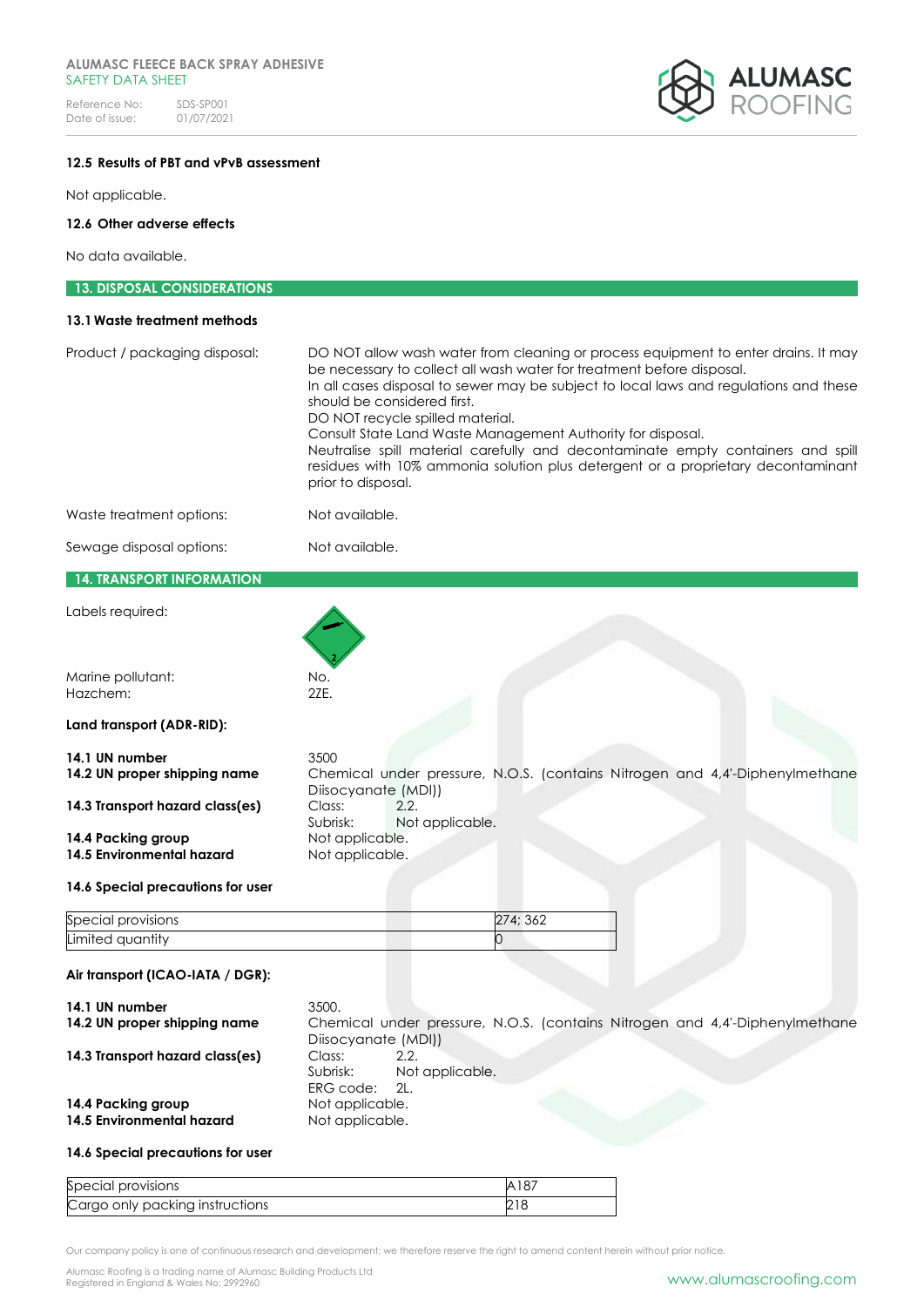Reference No: SDS-SP001<br>Date of issue: 01/07/2021 Date of issue:



| Cargo only maximum qty / pack                             | 150 kg    |
|-----------------------------------------------------------|-----------|
| Passenger and cargo packing instructions                  | 218       |
| Passenger and cargo maximum aty / pack                    | 75 kg     |
| Passenger and cargo limited quantity packing instructions | Forbidden |
| Passenger and cargo limited maximum aty / pack            | Forbidden |

### **Sea transport (IMDG-Code / GGVSee):**

| 14.1 UN number<br>14.2 UN proper shipping name  | 3500.<br>Diisocyanate (MDI))       | Chemical under pressure, N.O.S. (contains Nitrogen and 4,4-Diphenylmethane |
|-------------------------------------------------|------------------------------------|----------------------------------------------------------------------------|
| 14.3 Transport hazard class(es)                 | Class:<br>Subrisk:                 | 2.2.<br>Not applicable.                                                    |
| 14.4 Packing group<br>14.5 Environmental hazard | Not applicable.<br>Not applicable. |                                                                            |

### **14.6 Special precautions for user**

| EMS No.            | $F-C, S-V$ |
|--------------------|------------|
| Special provisions | 274 362    |
| Limited quantities |            |

# **14.7 Transport in bulk according to Annex II of MARPOL 73/78 and the IBC Code**

Not applicable.

### **14.8 Transport in bulk accordance with MARPOL Annex V and the IMSBC Code**

Not available.

# **14.9 Transport in bulk in accordance with the ICG Code**

Not available.

### **15. REGULATORY INFORMATION**

### **15.1Safety, health and environmental regulations/legislation specific for the substance or mixture**

# **Tris(2-Chloroisopropyl)Phosphate is found on the following regulatory list:**

EU European Chemicals Agency (ECHA) Community Rolling Action Plan (CoRAP) List of Substances Europe EC Inventory.

European Union - European Inventory of Existing Commercial Chemical Substances (EINECS).

# **4,4'-Diphenylmethane Diisocyanate (MDI) is found on the following regulatory list:**

EU European Chemicals Agency (ECHA) Community Rolling Action Plan (CoRAP) List of Substances EU REACH Regulation (EC) No 1907/2006 - Annex XVII - Restrictions on the manufacture, placing on the market and use of certain dangerous substances, mixtures and articles.

Europe EC Inventory.

European Union - European Inventory of Existing Commercial Chemical Substances (EINECS).

European Union (EU) Regulation (EC) No 1272/2008 on Classification, Labelling and Packaging of Substances and Mixtures - Annex VI.

International Agency for Research on Cancer (IARC) - Agents Classified by the IARC Monographs UK Workplace Exposure Limits (WELs).

# **2,2'-Dimorpholinodiethyl Ether is found on the following regulatory list:**

Europe EC Inventory.

European Union - European Inventory of Existing Commercial Chemical Substances (EINECS).

# **MDI, Oligomeric is found on the following regulatory list:**

Europe EC Inventory.

### **Methyl Ethyl Ketone is found on the following regulatory list:**

EU Consolidated List of Indicative Occupational Exposure Limit Values (IOELVs).

EU European Chemicals Agency (ECHA) Community Rolling Action Plan (CoRAP) List of Substances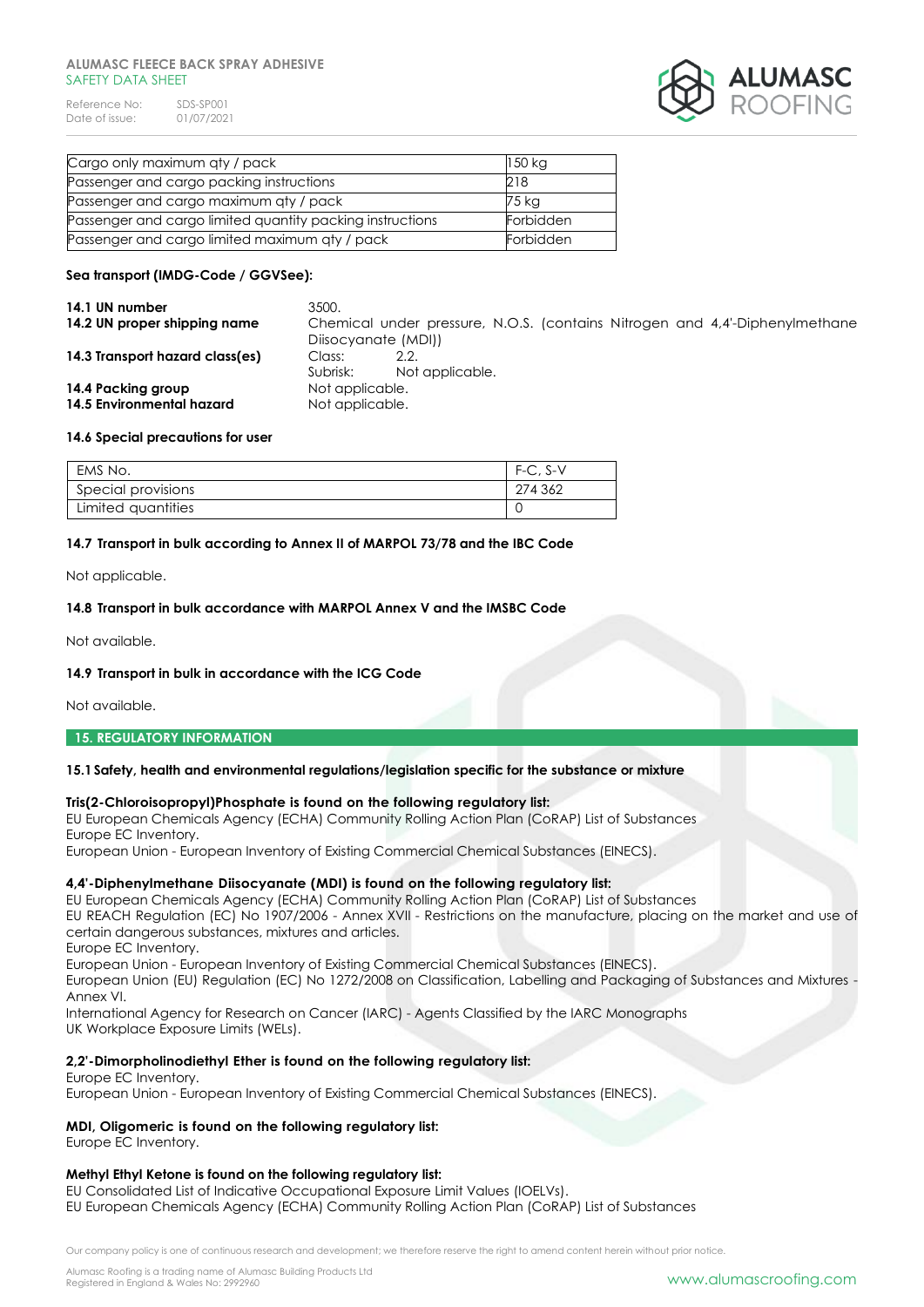

EU REACH Regulation (EC) No 1907/2006 - Annex XVII - Restrictions on the manufacture, placing on the market and use of certain dangerous substances, mixtures and articles.

Europe EC Inventory.

European Union - European Inventory of Existing Commercial Chemical Substances (EINECS).

European Union (EU) Regulation (EC) No 1272/2008 on Classification, Labelling and Packaging of Substances and Mixtures - Annex VI.

UK Workplace Exposure Limits (WELs).

# **Nitrogent is found on the following regulatory list:**

Europe EC Inventory.

European Union - European Inventory of Existing Commercial Chemical Substances (EINECS).

### **1,3,3,3-Tetrafluoropropene is found on the following regulatory list:**

Not applicable.

This safety data sheet is in compliance with the following EU legislation and its adaptations - as far as applicable - : Directives 98/24/EC, - 92/85/EEC, - 94/33/EC, - 2008/98/EC, - 2010/75/EU; Commission Regulation (EU) 2020/878; Regulation (EC) No 1272/2008 as updated through ATPs.

### **15.2 Chemical Safety Assessment**

No chemical safety assessment has been carried out.

### **ECHA Summary:**

| Ingredient              |                                                              | <b>CAS number</b> | Index No      |                       | <b>ECHA Dossier</b>             |  |
|-------------------------|--------------------------------------------------------------|-------------------|---------------|-----------------------|---------------------------------|--|
| Tris(2-Chloroisopropyl) |                                                              | 13674-84-5        | Not available |                       | Not available                   |  |
| Phosphate               |                                                              |                   |               |                       |                                 |  |
| <b>Harmonisation</b>    | <b>Hazard Class and Category Code(s)</b>                     |                   |               | <b>Picture Signal</b> | <b>Hazard Statement Code(s)</b> |  |
| (C&L Inventory)         |                                                              |                   |               | <b>Word Code(s)</b>   |                                 |  |
|                         | Acute Tox, 4                                                 |                   |               | GHS07; Wng            | H <sub>302</sub>                |  |
| 2                       | Acute Tox, 4                                                 |                   |               | GHS07; Wng            | H302                            |  |
|                         | Acute Tox, 4                                                 |                   |               | GHS07; Wng            | H302                            |  |
| 2                       | Acute Tox. 4; Aquatic Chronic 3; Eye Irrit. 2; Skin Irrit. 2 |                   |               | GHS07; Wng            | H302; H412; H319; H315          |  |

| Ingredient           |      | <b>CAS number</b>                                              | Index No     |                       | <b>ECHA Dossier</b>             |
|----------------------|------|----------------------------------------------------------------|--------------|-----------------------|---------------------------------|
| 4,4'-Diphenylmethane |      | $101 - 68 - 8$                                                 | 615-005-00-9 |                       | $01 - 2119457014 - 47-XXXX$     |
| Diisocyanate (MDI)   |      |                                                                |              |                       | 01-2120766410-60-XXXXI          |
|                      |      |                                                                |              |                       | 01-2120770510-62-XXXX           |
| <b>Harmonisation</b> |      | <b>Hazard Class and Category Code(s)</b>                       |              | <b>Picture Signal</b> | <b>Hazard Statement Code(s)</b> |
| (C&L Inventory)      |      |                                                                |              | <b>Word Code(s)</b>   |                                 |
|                      |      | Skin Irrit. 2; Skin Sens. 1; Eye Irrit. 2; Acute Tox. 4; Resp. |              | GHS08; GHS07; Dar     | H315; H317; H319; H332;         |
|                      |      | Sens. 1; Resp. STOT SE 3; Carc. 2; STOT RE 2                   |              |                       | H334: H335: H351: H373          |
|                      |      | Eye Irrit. 2; Resp. Sens. 1; Resp. STOT SE 3; Carc. 2; Skin    |              | GHS08; GHS07; Dar;    | H315: H319: H334: H335:         |
|                      |      | Sens. 1; STOT SE 3; Skin Irrit. 2; Muta. 2; Acute Tox. 2; STOT |              | GHS06                 | H351: H317: H370: H341:         |
|                      | RE 1 |                                                                |              |                       | H330: H372                      |
|                      |      | Skin Irrit. 2; Skin Sens. 1; Eye Irrit. 2; Acute Tox. 2; Resp. |              | GHS08; GHS07;         | H315; H317; H319; H330;         |
|                      |      | Sens. 1; Resp. STOT SE 3; Carc. 2; STOT RE 2                   |              | GHS06; Dar            | H334; H335; H351; H373          |
|                      |      | Skin Irrit. 2; Skin Sens. 1; Eye Irrit. 2; Acute Tox. 2; Resp. |              | GHS08: GHS07:         | H315: H317: H319: H330:         |
|                      |      | \$ens. 1; Resp. STOT SE 3; Carc. 2; STOT RE 2; STOT SE 3;      |              | GHS06; Dar; Wng       | H334: H335: H351: H373:         |
|                      |      | Acute Tox. 4; Resp. STOT SE 2                                  |              |                       | <b>H370</b>                     |

| <b>CAS number</b><br>Ingredient                |              | <b>Index No</b>                           |  | <b>ECHA Dossier</b>                          |                                 |
|------------------------------------------------|--------------|-------------------------------------------|--|----------------------------------------------|---------------------------------|
| 2,2'-Dimorpholinodiethyl<br>6425-39-4<br>Ether |              | Not available                             |  | 01-2119969278-20-XXXX                        |                                 |
| <b>Harmonisation</b><br>(C&L Inventory)        |              | <b>Hazard Class and Category Code(s)</b>  |  | <b>Picture Signal</b><br><b>Word Code(s)</b> | <b>Hazard Statement Code(s)</b> |
|                                                | Eve Irrit, 2 |                                           |  | GHS07; Wng                                   | H319                            |
|                                                |              | Eye Irrit. 2; Skin Irrit. 2; Acute Tox. 4 |  | GHS07; Wng; GHS09                            | H319; H315; H302; H413;<br>H317 |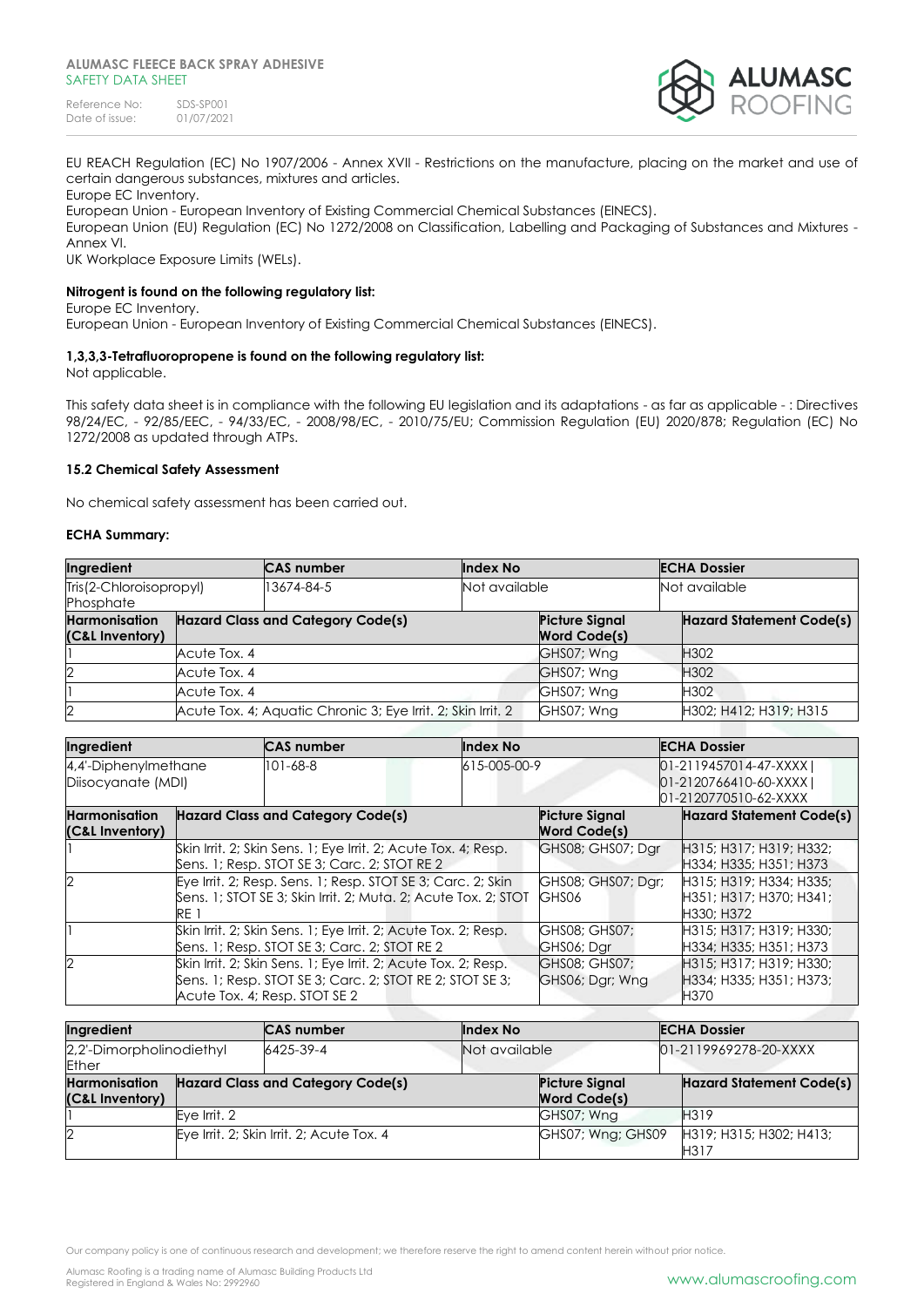Reference No: SDS-SP001<br>Date of issue: 01/07/2021 Date of issue:



| Ingredient                              |                                                                                                                | <b>CAS number</b> | Index No      |                                              |  | <b>ECHA Dossier</b>                               |  |
|-----------------------------------------|----------------------------------------------------------------------------------------------------------------|-------------------|---------------|----------------------------------------------|--|---------------------------------------------------|--|
| MDI, Oligomeric                         |                                                                                                                | 32055-14-4        | Not available |                                              |  | 01-2119457024-46-XXXX                             |  |
| <b>Harmonisation</b><br>(C&L Inventory) | <b>Hazard Class and Category Code(s)</b>                                                                       |                   |               | <b>Picture Signal</b><br><b>Word Code(s)</b> |  | <b>Hazard Statement Code(s)</b>                   |  |
|                                         | Skin Irrit. 2; Skin Sens. 1; Eye Irrit. 2; Acute Tox. 4; Resp.<br>Sens. 1; Resp. STOT SE 3; Carc. 2; STOT RE 2 |                   |               | GHS08; GHS07; Dar                            |  | H315; H317; H319; H332;<br>H334; H335; H351; H373 |  |
| 2                                       | Skin Irrit. 2; Skin Sens. 1; Eye Irrit. 2; Acute Tox. 4; Resp.<br>Sens. 1; Resp. STOT SE 3; Carc. 2; STOT RE 2 |                   |               | GHS08; GHS07; Dar                            |  | H315; H317; H319; H332;<br>H334; H335; H351; H373 |  |

| Ingredient           |                                                               | <b>CAS number</b>                           | Index No     |                       | <b>ECHA Dossier</b>                               |  |
|----------------------|---------------------------------------------------------------|---------------------------------------------|--------------|-----------------------|---------------------------------------------------|--|
| Methyl Ethyl Ketone  |                                                               | 78-93-3                                     | 606-002-00-3 |                       | 01-2119457290-43-XXXX   01-<br>2119943742-35-XXXX |  |
| <b>Harmonisation</b> |                                                               | <b>Hazard Class and Category Code(s)</b>    |              | <b>Picture Signal</b> | <b>Hazard Statement Code(s)</b>                   |  |
| (C&L Inventory)      |                                                               |                                             |              |                       |                                                   |  |
|                      |                                                               | Flam. Liq. 2; Eye Irrit. 2; Narc. STOT SE 3 |              | GHS02; GHS07; Dgr     | H225; H319; H336                                  |  |
|                      | Flam. Liq. 2; Eye Irrit. 2; Narc. STOT SE 3; Resp. STOT SE 3; |                                             |              | GHS02; GHS07; Dgr;    | H225; H319; H336; H371;                           |  |
|                      |                                                               | STOT SE 3; Skin Irrit, 2; Eye Irrit, 2A     |              | Wng; GHS08;           | H335; H302; H312; H341;                           |  |
|                      |                                                               |                                             |              | GHS01; None           | H361: H314                                        |  |
|                      |                                                               |                                             |              | Specified             |                                                   |  |

| Ingredient           |                   | <b>CAS number</b>                                                                                            | Index No      |                       | <b>ECHA Dossier</b>                       |
|----------------------|-------------------|--------------------------------------------------------------------------------------------------------------|---------------|-----------------------|-------------------------------------------|
| Nitrogen             |                   | 7727-37-9                                                                                                    | Not available |                       | Not available                             |
| <b>Harmonisation</b> |                   | <b>Hazard Class and Category Code(s)</b>                                                                     |               | <b>Picture Signal</b> | <b>Hazard Statement Code(s)</b>           |
| (C&L Inventory)      |                   |                                                                                                              |               | <b>Word Code(s)</b>   |                                           |
|                      |                   | Comp.; Skin Sens. 1; Eye Irrit. 2; Aquatic Acute 1;                                                          |               |                       | GHS04; Wng; GHS09; H280; H317; H319; H410 |
|                      | Aquatic Chronic 1 |                                                                                                              | GHS07         |                       |                                           |
|                      |                   | Comp.; Ref. Liq.; Liq.; Diss.; Skin Irrit. 2; Eye Irrit. 2; Acute GHS04; Wng; GHS08; H280; H281; H315; H319; |               |                       |                                           |
| 2                    |                   | Tox. 4; Resp. STOT SE 3; Muta. 1B; Carc. 1A; Comp.;                                                          |               | GHS07; Dgr; GHS09     | H332; H335; H340; H350;                   |
|                      |                   | Skin Sens. 1; Aquatic Acute 1; Aquatic Chronic 1                                                             |               |                       | H317; H410                                |

| Ingredient                 |      | <b>CAS number</b>                                               | Index No      |                       | <b>ECHA Dossier</b>             |
|----------------------------|------|-----------------------------------------------------------------|---------------|-----------------------|---------------------------------|
| 1,3,3,3-Tetrafluoropropene |      | 29118-24-9                                                      | Not available |                       | 01-0000019758-54-XXXX           |
| <b>Harmonisation</b>       |      | <b>Hazard Class and Category Code(s)</b>                        |               | <b>Picture Signal</b> | <b>Hazard Statement Code(s)</b> |
| (C&L Inventory)            |      |                                                                 |               | <b>Word Code(s)</b>   |                                 |
|                            |      | Flam. Gas 1; Liq.; Skin Irrit. 2; Eye Irrit. 2; Resp. STOT SE 3 |               | GHS02; GHS07;         | H220; H280; H315; H319;         |
|                            |      |                                                                 |               | GHS04; Dar            | H335                            |
| ク                          |      | Flam. Gas 1; Liq.; Skin Irrit. 2; Eye Irrit. 2; Resp. STOT SE 3 |               | GHS02; GHS07;         | H220; H280; H315; H319;         |
|                            |      |                                                                 |               | GHS04; Dgr            | H <sub>335</sub>                |
|                            | Liq. |                                                                 |               | GHS04; Wng            | H <sub>280</sub>                |
|                            | Liq. |                                                                 |               | GHS04; Wng            | H <sub>280</sub>                |
|                            |      | Liq.; Flam. Gas 1; Acute Tox. 4; Aquatic Chronic 3              |               | GHS04; Wng; GHS02;    | H280; H220; H412                |
|                            |      |                                                                 |               | Dgr                   |                                 |
| ク                          |      | Liq.; Flam. Gas 1; Acute Tox. 4; Aquatic Chronic 3              |               | GHS04; Wng; GHS02;    | H280; H220; H412                |
|                            |      |                                                                 |               | Dgr                   |                                 |

### **Harmonisation Code:**

1 = The most prevalent classification. Harmonisation.

2 = The most severe classification.

### **16. OTHER INFORMATION**

| <b>National Inventory</b>                                            | Status                                                                                                                                                               |
|----------------------------------------------------------------------|----------------------------------------------------------------------------------------------------------------------------------------------------------------------|
| Australia - AIIC / Australia Non-Industrial Use No (MDI, Oligomeric) |                                                                                                                                                                      |
| Canada - DSL                                                         | No (MDI, Oligomeric)                                                                                                                                                 |
| Canada - NDSL                                                        | No (Tris(2-Chloroisopropyl)Phosphate; 4,4'-Diphenylmethane Diisocyanate<br>(MDI); 2,2'-Dimorpholinodiethyl Ether; MDI, Oligomeric; Methyl Ethyl<br>Ketone; Nitrogen) |
| Ching - IECSC                                                        | No (MDI, Oligomeric; 1,3,3,3-Tetrafluoropropene)                                                                                                                     |
| Europe - EINEC / ELINCS / NLP                                        | No (1,3,3,3-Tetrafluoropropene)                                                                                                                                      |
| Japan - ENCS                                                         | No (MDI, Oligomeric; Nitrogen)                                                                                                                                       |
| Korea - KECI                                                         | No (MDI, Oligomeric)                                                                                                                                                 |

Our company policy is one of continuous research and development; we therefore reserve the right to amend content herein without prior notice.

Alumasc Roofing is a trading name of Alumasc Building Products Ltd<br>Registered in England & Wales No: 2992960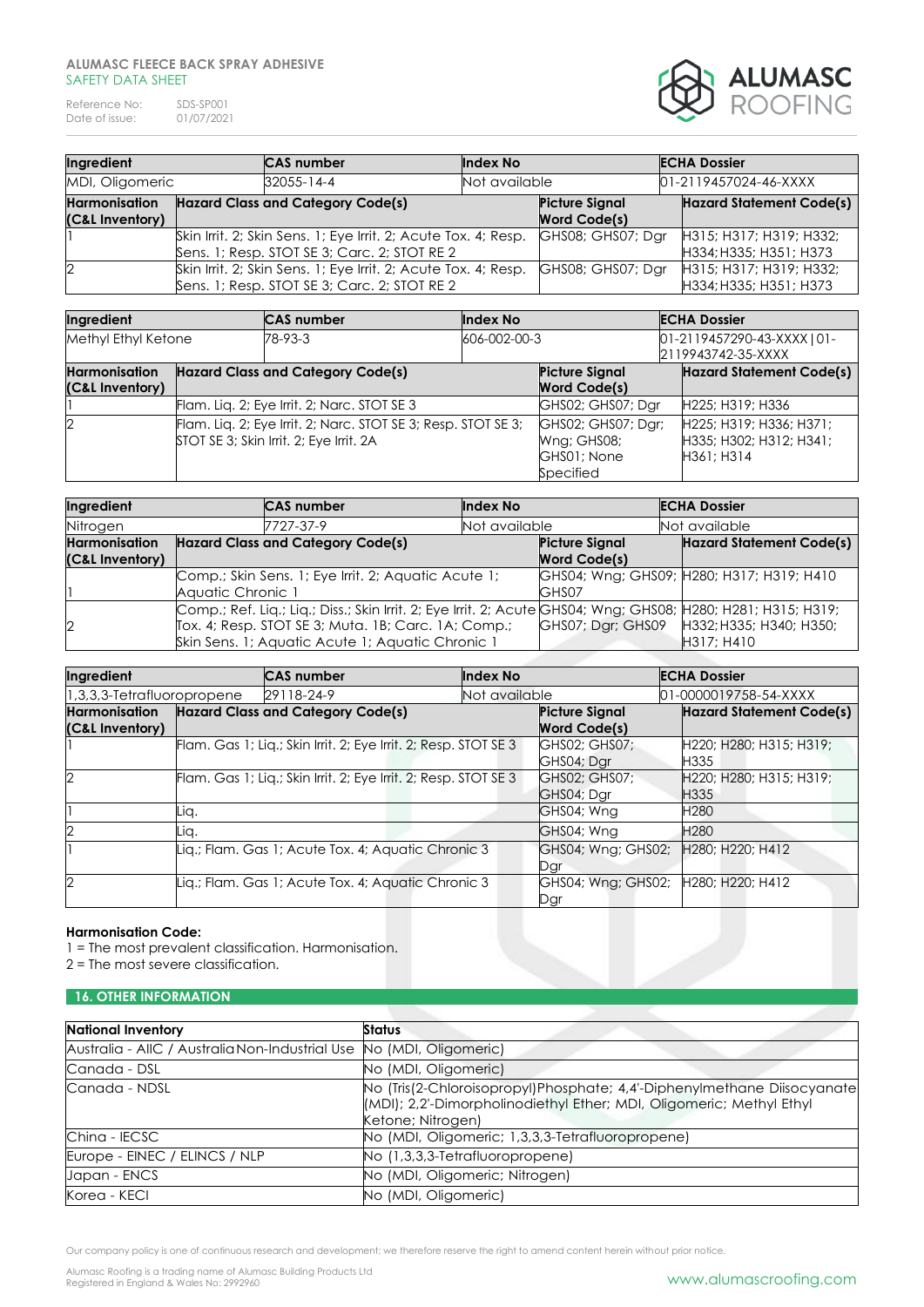Reference No: SDS-SP001<br>Date of issue: 01/07/2021 Date of issue:



| New Zealand - NZloC | No (1,3,3,3-Tetrafluoropropene)                                                      |
|---------------------|--------------------------------------------------------------------------------------|
| Philippines - PICCS | No (1,3,3,3-Tetrafluoropropene)                                                      |
| USA - TSCA          | No (MDI, Oligomeric)                                                                 |
| Taiwan - TCSI       | Yes                                                                                  |
| Mexico - INSQ       | No (2,2'-Dimorpholinodiethyl Ether; MDI, Oligomeric; 1,3,3,3-<br>Tetrafluoropropene) |
| Vietnam - NCI       | Yes                                                                                  |
| Russia - FBEPH      | No (1,3,3,3-Tetrafluoropropene)                                                      |

### **Legend:**

Yes = All CAS declared ingredients are on the inventory.

No = One or more of the CAS listed ingredients are not on the inventory and are not exempt from listing (see specific ingredients in brackets).

### **Full text Risk and Hazard codes**

| H <sub>220</sub> : | Extremely flammable gas.                                           |
|--------------------|--------------------------------------------------------------------|
| H225:              | Highly flammable liquid and vapour.                                |
| H281:              | Contains refrigerated gas; may cause cryogenic burns or injury.    |
| H302:              | Harmful if swallowed.                                              |
| H312:              | Harmful in contact with skin.                                      |
| H314:              | Causes severe skin burns and eye damage.                           |
| H330:              | Fatal if inhaled.                                                  |
| H332:              | Harmful if inhaled.                                                |
| H333:              | May be harmful if inhaled.                                         |
| H335:              | May cause respiratory irritation.                                  |
| H336:              | May cause drowsiness or dizziness.                                 |
| H340:              | May cause genetic defects.                                         |
| H341:              | Suspected of causing genetic defects.                              |
| H350:              | May cause cancer.                                                  |
| H361:              | Suspected of damaging fertility or the unborn child.               |
| H370:              | Causes damage to organs.                                           |
| H371:              | May cause damage to organs.                                        |
| H372:              | Causes damage to organs through prolonged or repeated exposure.    |
| H373:              | May cause damage to organs through prolonged or repeated exposure. |
| H410:              | Very toxic to aquatic life with long lasting effects.              |
| H412:              | Harmful to aquatic life with long lasting effects.                 |
| H413:              | May cause long lasting harmful effects to aquatic life.            |

### **Other information:**

Classification of the preparation and its individual components has drawn on official and authoritative sources as well as independent review by the Chemwatch Classification committee using available literature references. The SDS is a Hazard Communication tool and should be used to assist in the Risk Assessment. Many factors determine whether the reported Hazards are Risks in the workplace or other settings. Risks may be determined by reference to Exposures Scenarios.

#### For detailed advice on Personal Protective Equipment, refer to the following EU CEN Standards:<br>**Personal eve-protection** Personal eye-protection.

| .         | <u>. USUNGI UTU MIUIUUII.</u>                            |
|-----------|----------------------------------------------------------|
| EN 340:   | Protective clothing.                                     |
| FN 374:   | Protective gloves against chemicals and micro-organisms. |
| EN 13832: | Footwear protecting against chemicals.                   |
| EN 133:   | Respiratory protective devices.                          |
|           |                                                          |

### **Definitions and abbreviations**

| $PC-TWA$ :    | Permissible Concentration-Time Weighted Average.           |
|---------------|------------------------------------------------------------|
| $PC - STEL$ : | Permissible Concentration-Short Term Exposure Limit.       |
| IARC:         | International Agency for Research on Cancer.               |
| ACGIH:        | American Conference of Governmental Industrial Hygienists. |
| STEL:         | Short Term Exposure Limit.                                 |
| TEEL:         | Temporary Emergency Exposure Limit.                        |
| IDLH:         | Immediately Dangerous to Life or Health Concentrations.    |
| ES:           | Exposure Standard.                                         |
| OSF:          | Odour Safety Factor.                                       |
| NOAEL:        | No Observed Adverse Effect Level.                          |
| LOAEL:        | Lowest Observed Adverse Effect Level.                      |
| TLV:          | Threshold Limit Value.                                     |

Our company policy is one of continuous research and development; we therefore reserve the right to amend content herein without prior notice.